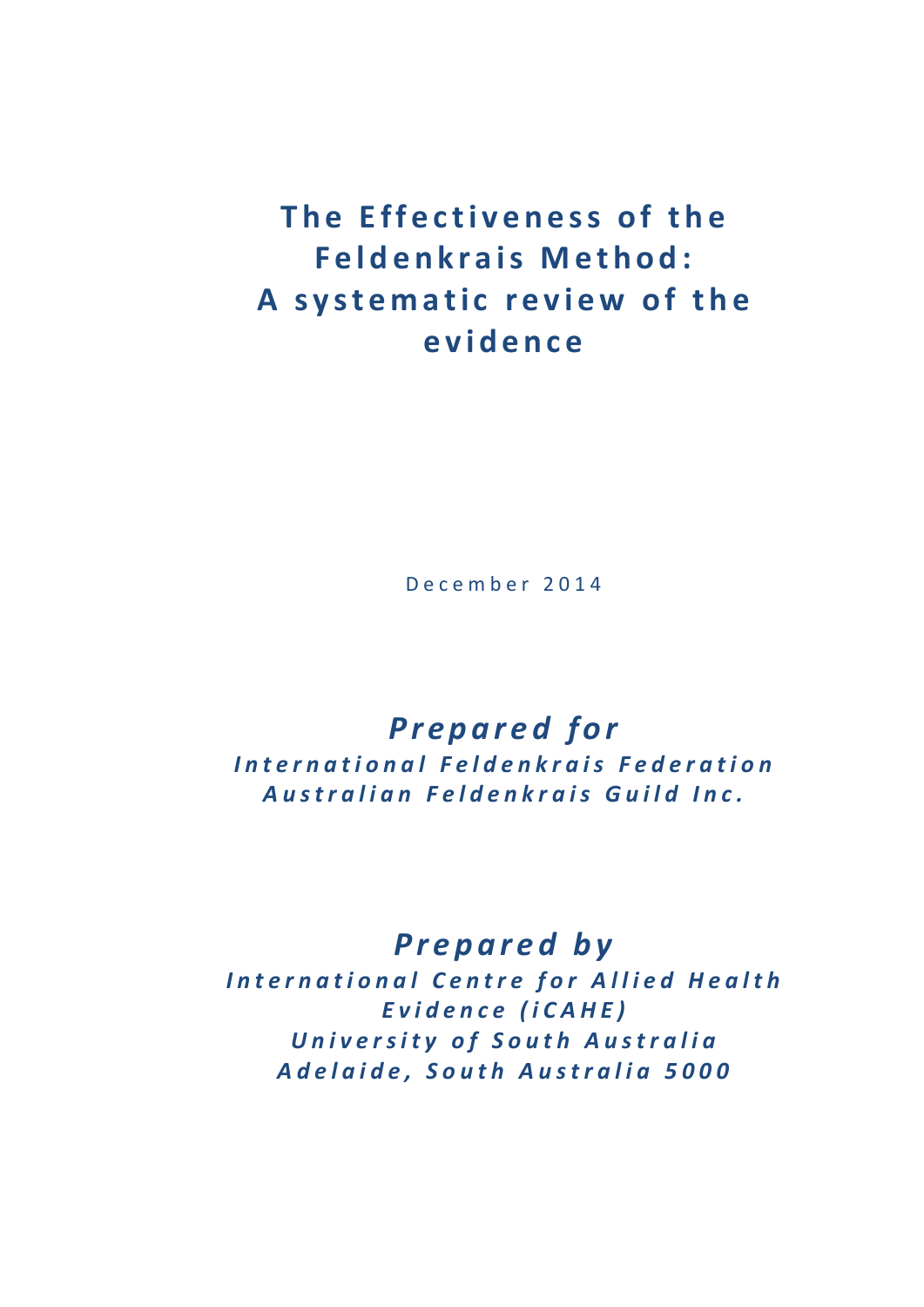### **Table of Contents**

| Appendix 2. List of excluded studies with reason for exclusion34 |  |
|------------------------------------------------------------------|--|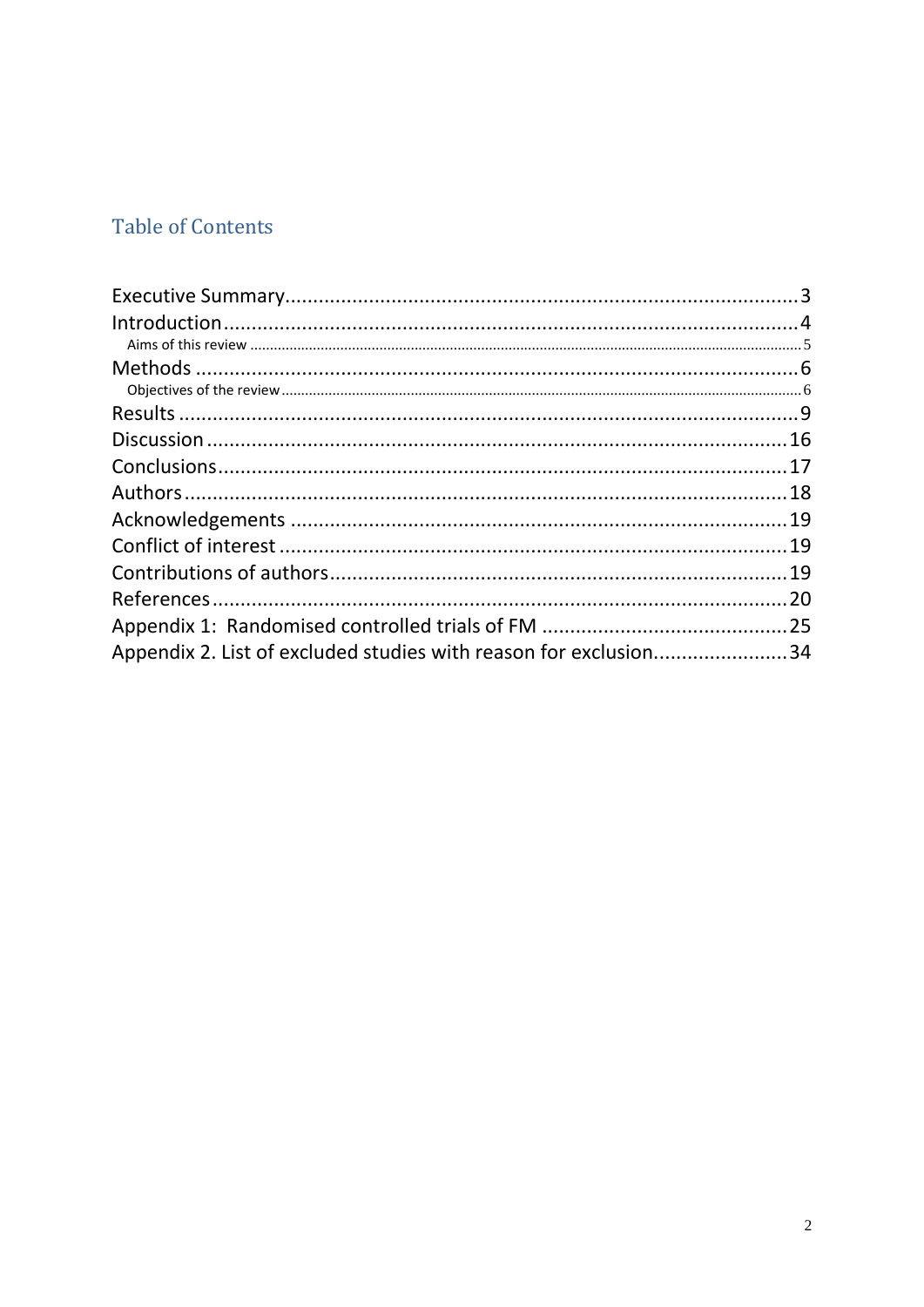### **Executive Summary**

<span id="page-2-0"></span>The Feldenkrais Method (FM) has broad application in populations interested in improving awareness, health and ease of function. This systematic review aimed to update the evidence for the benefits of FM, and for which populations.

A best practice systematic review protocol was devised. Included studies were appraised using the Cochrane risk of bias approach and trial findings were analysed individually and collectively (meta-analyses) where possible.

Twenty randomised, controlled trials were included (an additional 14 to an earlier systematic review). The population, outcome and findings were highly heterogeneous. Some meta-analyses were able to be performed, finding in favour of FM for balance measures in ageing populations - for example Timed Up and Go and Functional Reach tests: MD -1.13sec [CI -1.7,10.56], p=0.0001; and MD 6.29cm [CI 4.28,8.3], p<0.00001, respectively. Single studies reported significant positive effects for reduced perceived effort, and increased comfort, body image perception, and dexterity. Risk of bias was high, thus tempering some results. Considered as a body of evidence, the beneficial effects seem to be generic, supporting the proposal that FM works on a learning paradigm rather than diseasebased mechanisms.

Further research is required, however in the meantime, clinicians and professionals can promote the use of FM in populations interested in efficient function and self-efficacy, provided individual outcomes are monitored.

3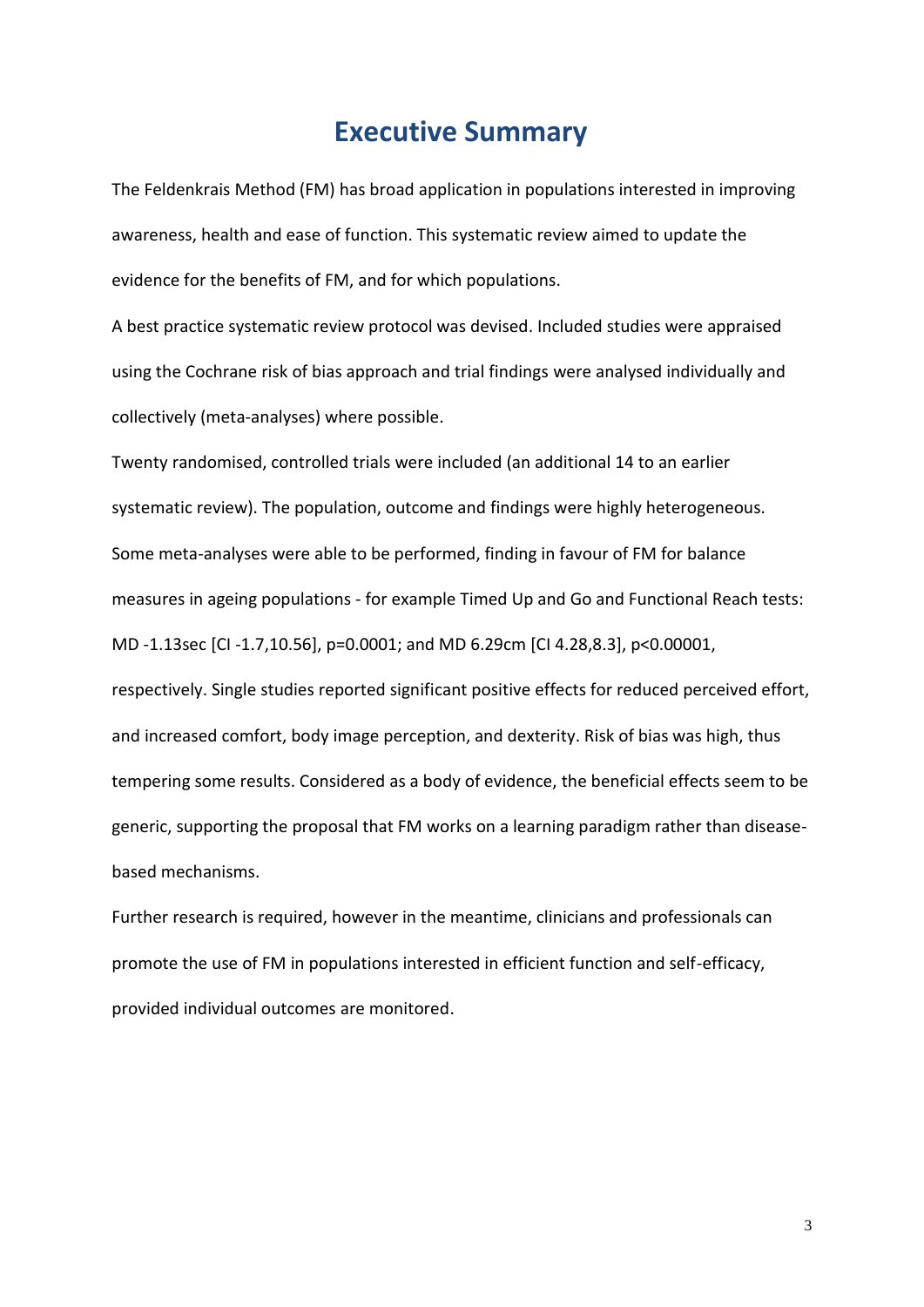### **Introduction**

<span id="page-3-0"></span>The Feldenkrais Method (FM) was developed over a period of decades in the last century by Dr Moshe Feldenkrais. He claimed the basis of the approach was founded in the human potential for *learning how to learn* [1]. As such, he operationalised an experiential process, or set of processes, whereby an individual or a group could be guided through a series of movementand sensation-based explorations. The purpose of these explorations was to practise the nonlinear process of sensing the difference between two or more options to achieve the stated movement task, and making a discernment about which may feel easier, less effortful, more engaged and so on. The discernments are predicated on a judgement that is positive (pleasurable, easy, less effort) compared with experiencing a negative feedback signal such as pain, strain or discomfort. Further to this, the participants are encouraged to generate many alternative movement solutions to the guided task to increase the opportunity for further distinctions and improvements to be made. Thus the process of intention, action, gaining feedback, making decisions, and re-enacting with adaptations, constitutes the learning framework in a somatic context [2].

#### **Description of the Feldenkrais Method delivery**

The two modes of delivery that are offered to the public are either individual, manuallydirected lessons (Functional Integration) or group, verbally-directed classes (Awareness Through Movement). The nomenclature for both reflect the fundamentals of the approach: that movement has to be based in a *functional* intention for the system to engage, and that by becoming *aware* of what and how we act (move) we become better placed to choose an alternative behaviour (movement pattern) [3].

#### **Applications**

The applications of the method have varied widely across countries from general education or children with learning issues, through to enhancing performance in sports and theatre. The clinical applications have received the most interest in the published literature because of the intuitive appeal of basing a health recovery process on a learning paradigm, and because of the inherent fostering of self-efficacy that occurs particularly in a group setting.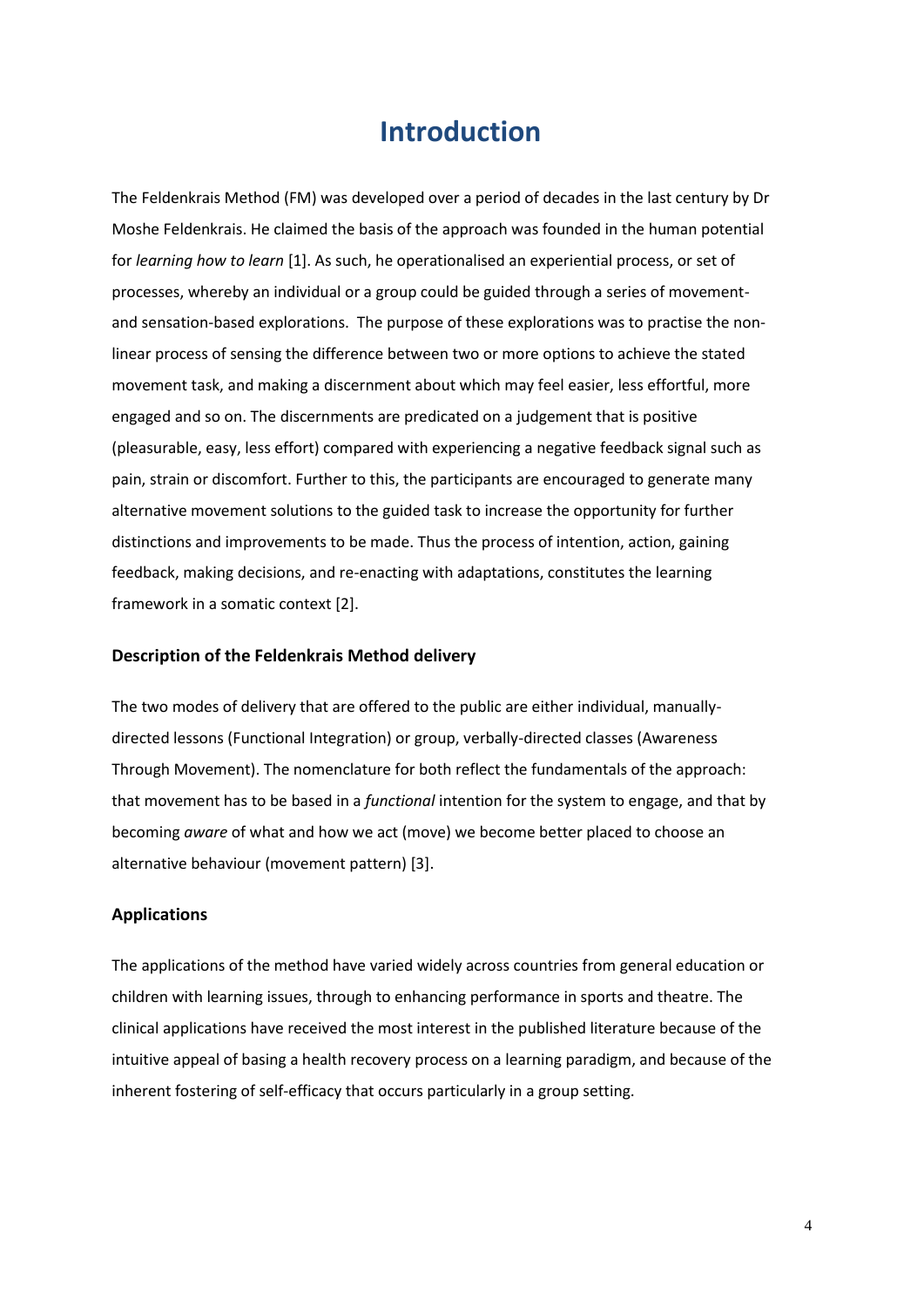#### **Reasons for current review**

In the climate of evidence based practice in the health domain, any approach being offered to the public is being scrutinised for evidence of effectiveness and, if effective, for what type of benefit and of what magnitude for any clinical population. An earlier systematic review of the evidence for the method was published in 2005 by Ernst and Canter [4]. This review included six randomised controlled trials (RCTs) of low to moderate quality in populations such as multiple sclerosis, chronic low back pain and neck issues. They concluded that there was encouraging evidence, but not compelling, due to the low number of studies, high level of clinical heterogeneity between studies and methodological flaws. The methods employed by Ernst and Canter [4] were robust for the time, however their risk of bias assessment used a now discarded tool (the Jadad) and their search covered until 2003. Therefore it is timely to systematically update the evidence for the Feldenkrais Method with current review procedures.

#### <span id="page-4-0"></span>**Aims of this review**

This review had the aims of:

1. systematically identifying and appraising the evidence for the effectiveness of the Feldenkrais Method, and, if there are beneficial outcomes,

2. determining what is the nature and order of magnitude of these benefits, and for which population/s.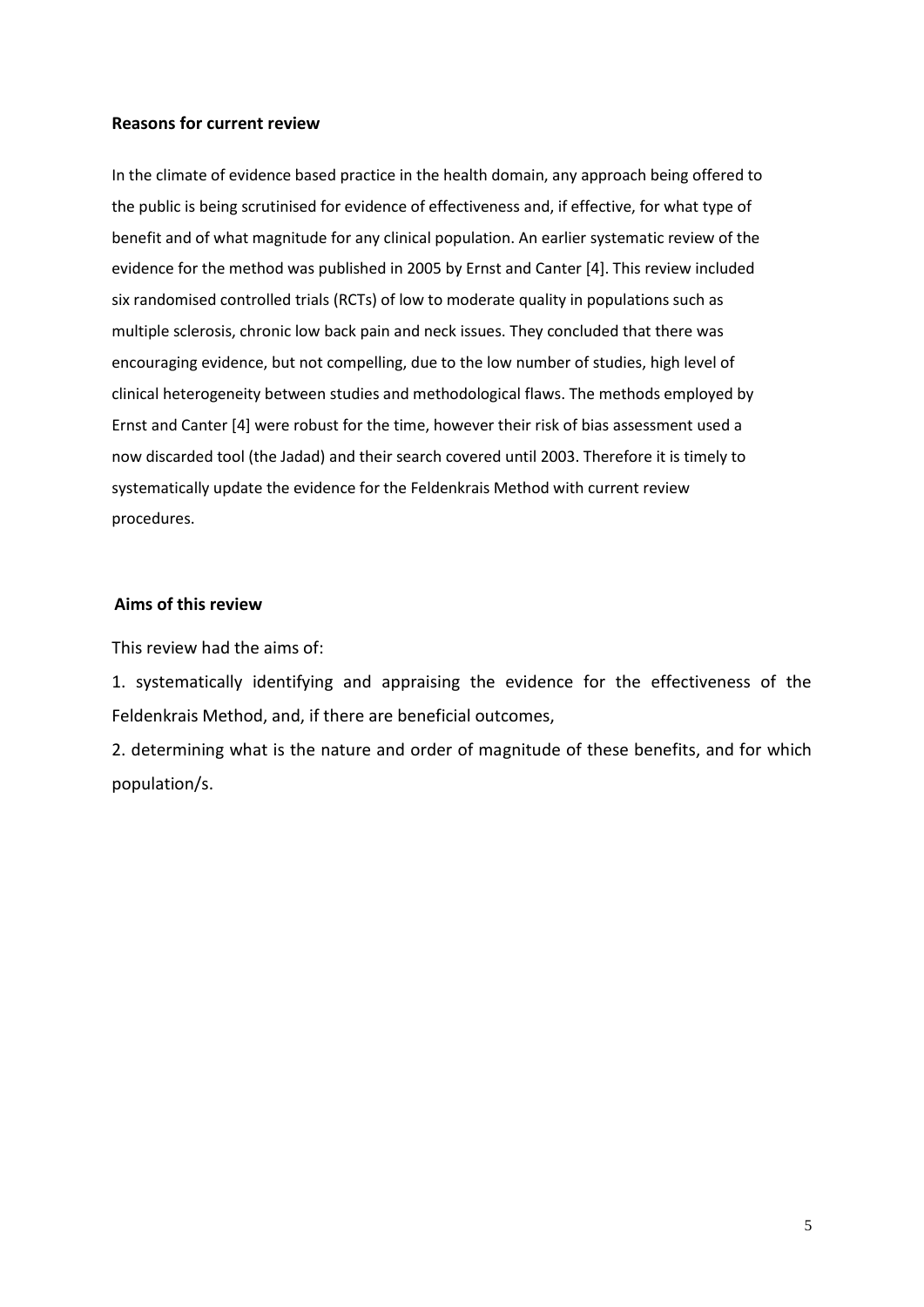## **Methods**

<span id="page-5-0"></span>The International Centre for Allied Health Evidence (iCAHE) team, University of South Australia, undertook an extensive independent literature search to identify all relevant primary evidence related to the project aims.

#### <span id="page-5-1"></span>**Objectives of the review**

- To identify and critique all peer-reviewed primary evidence relating to the effectiveness and safety of the Feldenkrais Method for human (clinical) conditions.
- Analyse the findings from the primary evidence for specific conditions, by reporting the number and design of relevant trials per condition, identifying the potential domains of effect, collating the findings statistically and narratively, and making recommendations for clinical utility and for future research.

#### **Criteria for considering studies for this review**

We employed systematic review methods based on the PRISMA guidelines [5].

#### **Types of studies**

We considered all types of primary studies in the first instance in order to fully explore the potential populations and outcomes covered. In the final inclusion only studies with a random allocation and a stated control group were included. Any secondary research (systematic and semi-systematic reviews) found were not included, but rather their included studies were retrieved in full and added to the potential pool in order for all primary studies to be appraised with a consistent method.

#### **Types of participants and outcomes**

We included any population where there was an outcome of interest related to improvement in health and/or function.

#### **Types of interventions and comparisons**

Either form of Feldenkrais Method (Functional Integration or Awareness through Movement) were included. Comparisons included placebo, control or an alternate method.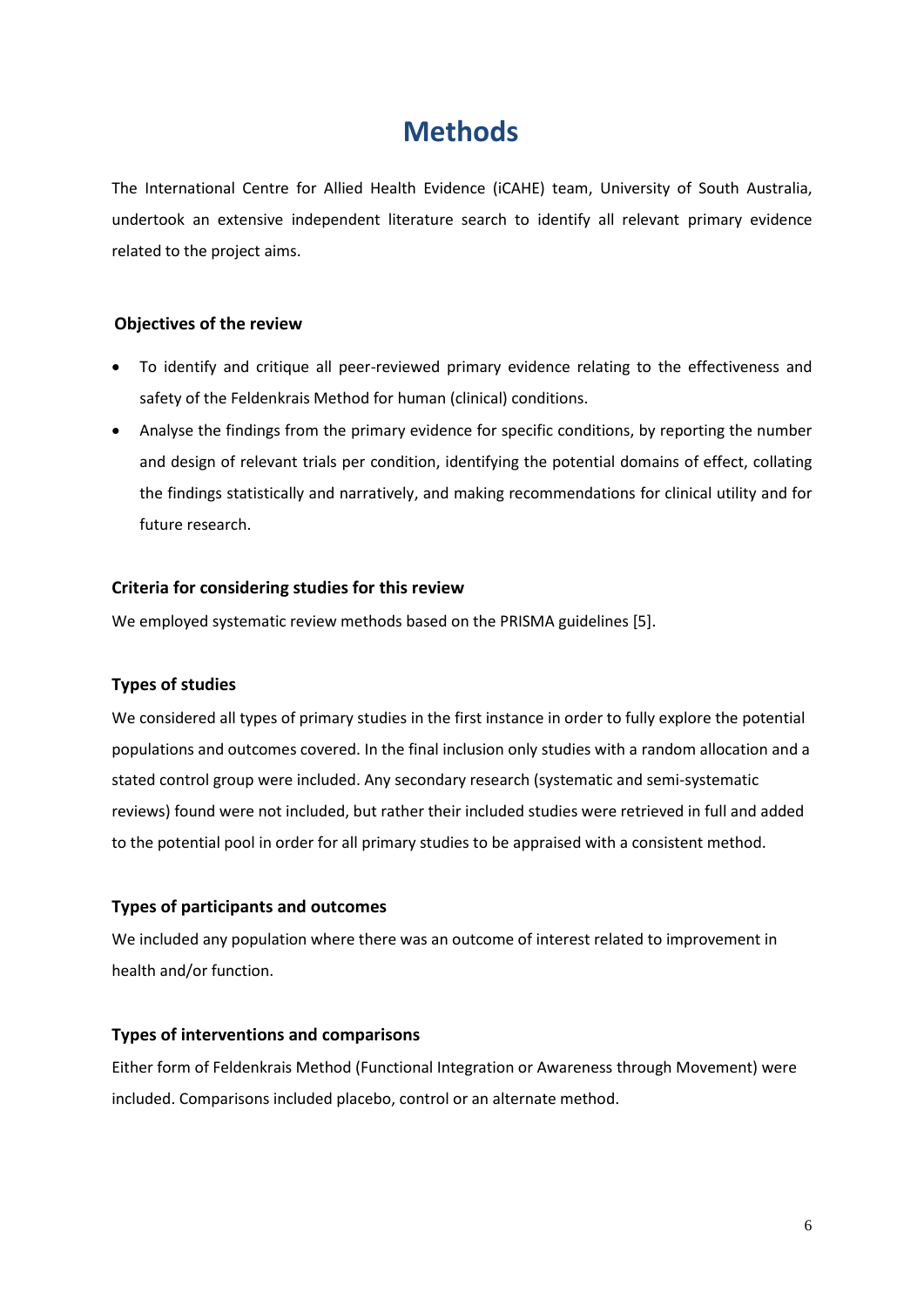#### **Search methods for identification of studies**

We searched the databases of AMED (Allied and Complementary Medicine), Embase Classic+Embase, Ovid MEDLINE(R) In-Process & Other Non-Indexed Citations, Ovid MEDLINE(R) Daily and Ovid MEDLINE(R), CINAHL , Scopus, Cochrane, PsycINFO, Pubmed and Google Scholar from inception to July 2014. We considered all languages and publication status.

The search terms included variations and combinations of methodology terms (such as randomised, trial, clinical, controlled), with intervention terms such as Feldenkrais (Method), Awareness through Movement and Functional Integration. An example of one full electronic search strategy is presented in Table 1.

| #              | <b>Searches</b>                                                                      | <b>Results</b> |
|----------------|--------------------------------------------------------------------------------------|----------------|
| 1              | (Clinical trial or randomised trial or controlled trial).mp. [mp=ab, hw, ti, sh, tn, | 1900972        |
|                | ot, dm, mf, dv, kw, nm, kf, ps, rs, an, ui]                                          |                |
| $\overline{2}$ | (Feldenkrais or awareness through movement or functional integration).mp.            | 2239           |
|                | [mp=ab, hw, ti, sh, tn, ot, dm, mf, dv, kw, nm, kf, ps, rs, an, ui]                  |                |
| 3              | $1$ and $2$                                                                          | 47             |
| 4              | remove duplicates from 3                                                             | 40             |
|                | _ , , , _ , , c , ,                                                                  |                |

*Table 1: Example of search strategy.*

From the generated lists from each database, duplicates were removed and the first high level sift was performed by one author based on title alone. The second level of review was performed by both authors and required retrieval of the abstract at minimum. The surviving studies were examined in full to confirm inclusion. Those excluded were recorded with reasons.

All retrieved studies were checked for additional references, and experts in the field were contacted to assist in identifying any further studies published or unpublished.

#### **Data collection and analysis**

Relevant data were extracted from each of the included studies using a standard trial summary sheet by one author and checked by the second. Data included author, date, study design, population sample, intervention, comparison, outcome measures, results and comments. A risk of bias evaluation was also performed for each study by one author using standard Cochrane tables [6] with checking and data entry by the second author. Any disagreements were resolved by consensus.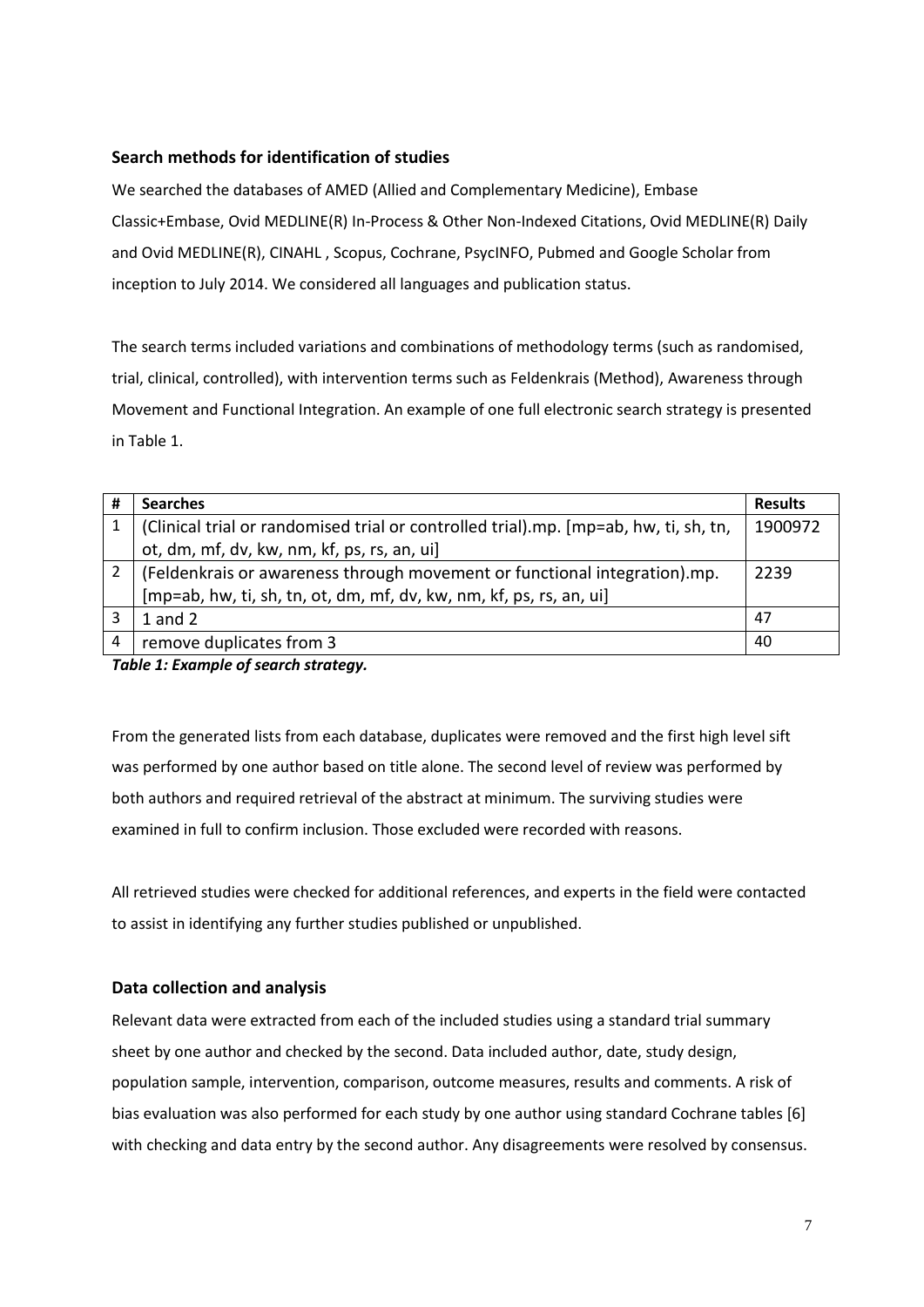Where sufficient clinical homogeneity existed across studies (population and outcome), data were extracted for meta-analyses. We planned to extract and analyse data to calculate individual and total effect sizes through odds ratios or standardised mean differences (fixed effect), and 95% confidence intervals. This would require the identification of the number of participants in each group in each trial and total number (for dichotomous data) and number of participants plus mean and standard deviations for each group (for continuous outcome data). Statistical heterogeneity would be evaluated based on visual inspection of forest plots and on the  $I^2$  statistic. It was not anticipated that any other analyses would be possible (sub-group or sensitivity) due to a paucity of studies. Failing the possibility of meta-analyses, then results would be synthesised and reported narratively.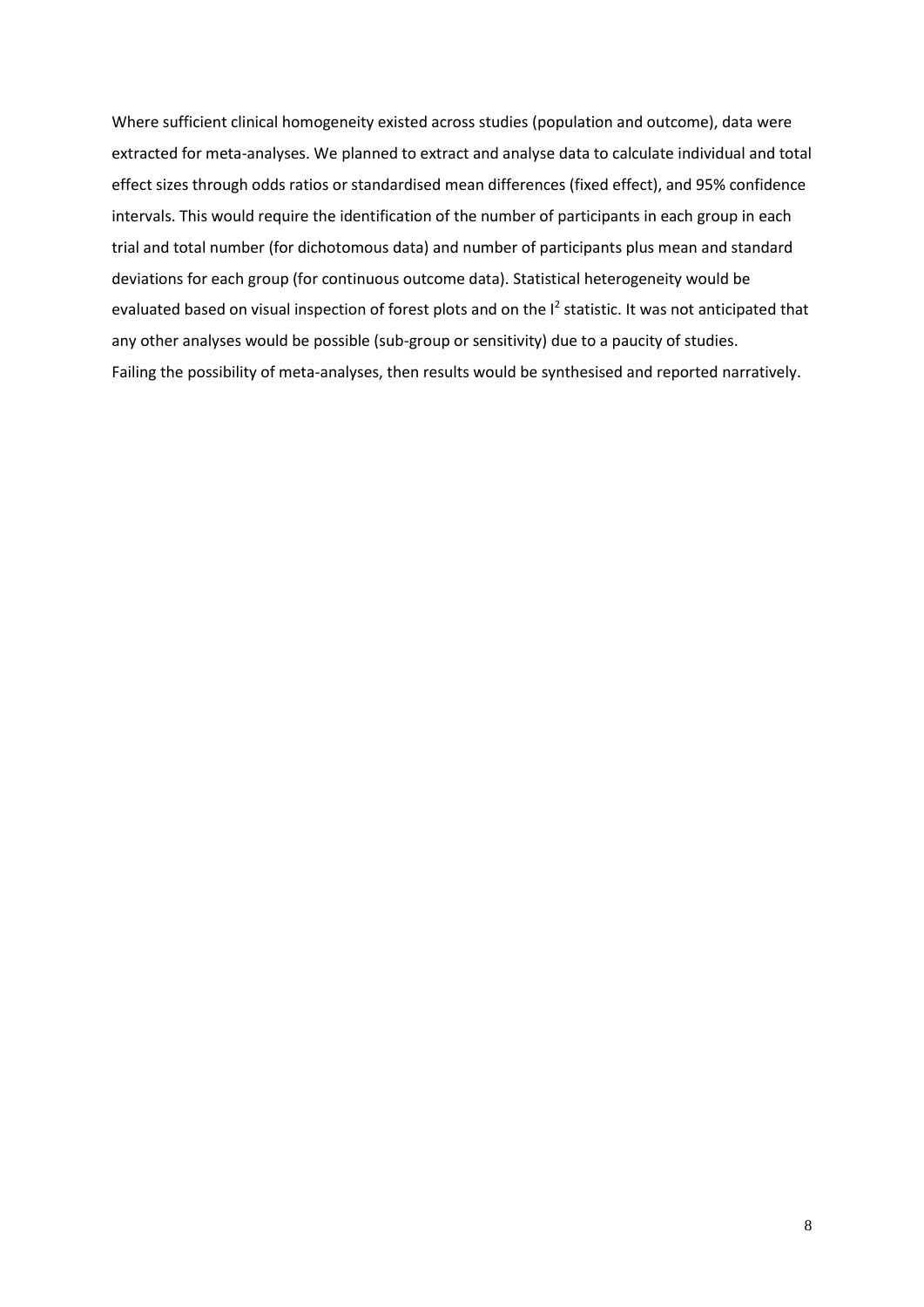## **Results**

#### <span id="page-8-0"></span>**Included studies**

The systematic search yielded over 1,300 initial titles for high pass screening. See Figure 1 for the PRISMA Flow diagram. With duplicates removed, 124 records were considered at the abstract level by both authors, with an additional two studies sourced from experts in the field. From this, 47 full text articles were reviewed against the criteria and 27 excluded with reasons noted below.

#### *Figure 1: PRISMA Flow diagram*

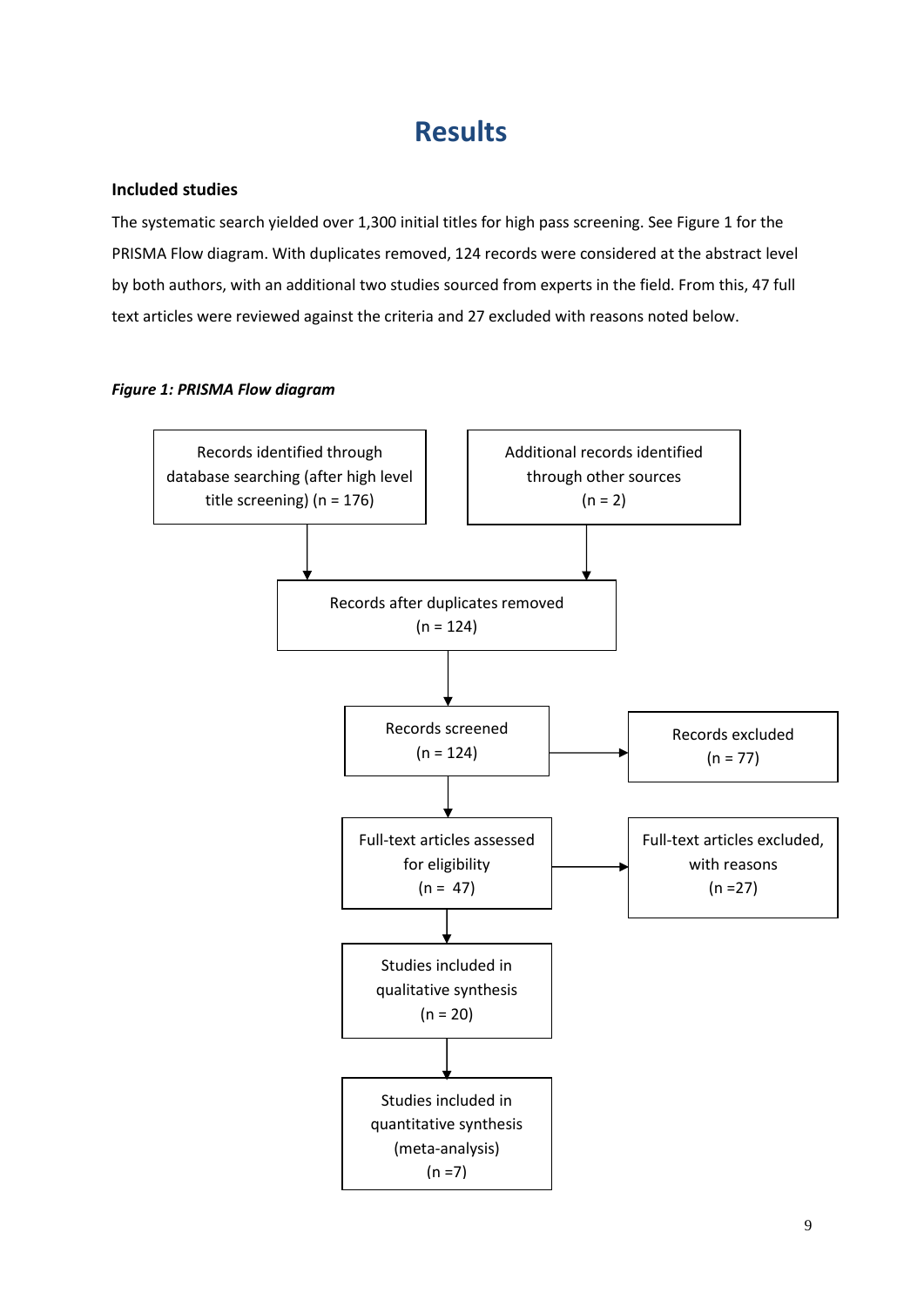Fourteen new RCTs were included along with the original six studies in the Ernst and Canter [4] review. See Appendix 1 for details of all included studies. From this total of 20 studies, there were seven studies sufficiently homogenous to allow meta-analysis.

#### **Description of studies**

Publication dates ranged from 1991 [7] through to 2014 [8]. Populations under investigation in the included RCTs ranged from healthy volunteers [7, 9-14], healthy ageing [15-17], institutional ageing [8], people with multiple sclerosis [18-23], eating disorders [24], myocardial infarct [25] and sleep bruxism [26]. Studies were generally low in sample size with a mean of 40.8 participants (SD 23.5). The nature of the Feldenkrais interventions also varied in delivery mode, intensity and frequency. The predominant methods were single or multiple ATM lessons delivered either in a group or individually using an audio recording. The comparison groups were most commonly an alternate form of therapy (such as relaxation classes or generic movement/balance classes) or usual activities/no intervention.

Outcomes were also heterogeneous in keeping with the needs of the diverse populations and are listed in Appendix 1. They were predominantly: performance or activity-based tests such as for balance or dexterity; symptom-based such as pain scores, perceived effort or mood; or linked to quality of life.

#### **Excluded studies**

A further five non-randomised but controlled trials were retrieved and have been reported in summary form at the end of Appendix 1 (one study was reported in three papers [27-29]). Studies (22) that were retrieved but excluded are available from the authors. Reasons for exclusion were predominantly around design: two were systematic reviews; eight had no control group; eight were non-systematic reviews; one was not exclusively Feldenkrais in the intervention group; one was a content analysis of an intervention; one was a phenomenological analysis and one was a commentary. See Appendix 2 for a list of excluded studies with reasons.

#### **Risk of bias in included studies**

Risk of bias was high in most studies. Less than a quarter of the studies had adequate random allocation processes and only a third had blinding of outcome assessments. It has to be acknowledged that for trials requiring an intervention like Feldenkrais it is difficult or inappropriate to expect blinding of participants or therapists. Figures 2 and 3 summarise the risk of bias analysis. It can be seen that a definitive judgement could not be made in many cases as it could be not be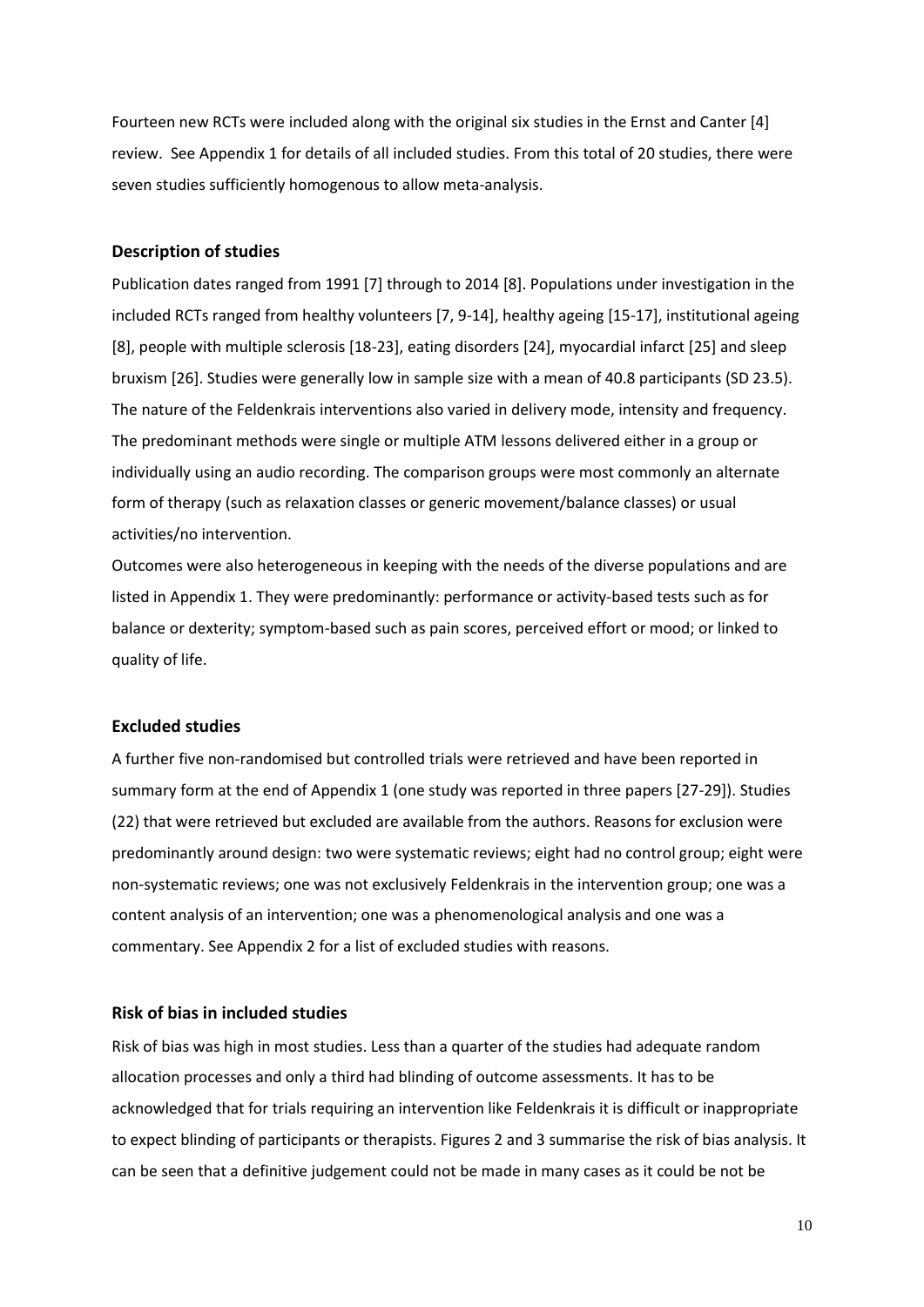confirmed whether there was a clear risk of bias (given a red status) or whether the authors had simply not stated the process in sufficient detail for a judgement to be made – hence the risk of bias indicator was left blank.

### *Figure 2: Risk of bias graph: review authors' judgements about each risk of bias item presented as percentages across all included studies.*

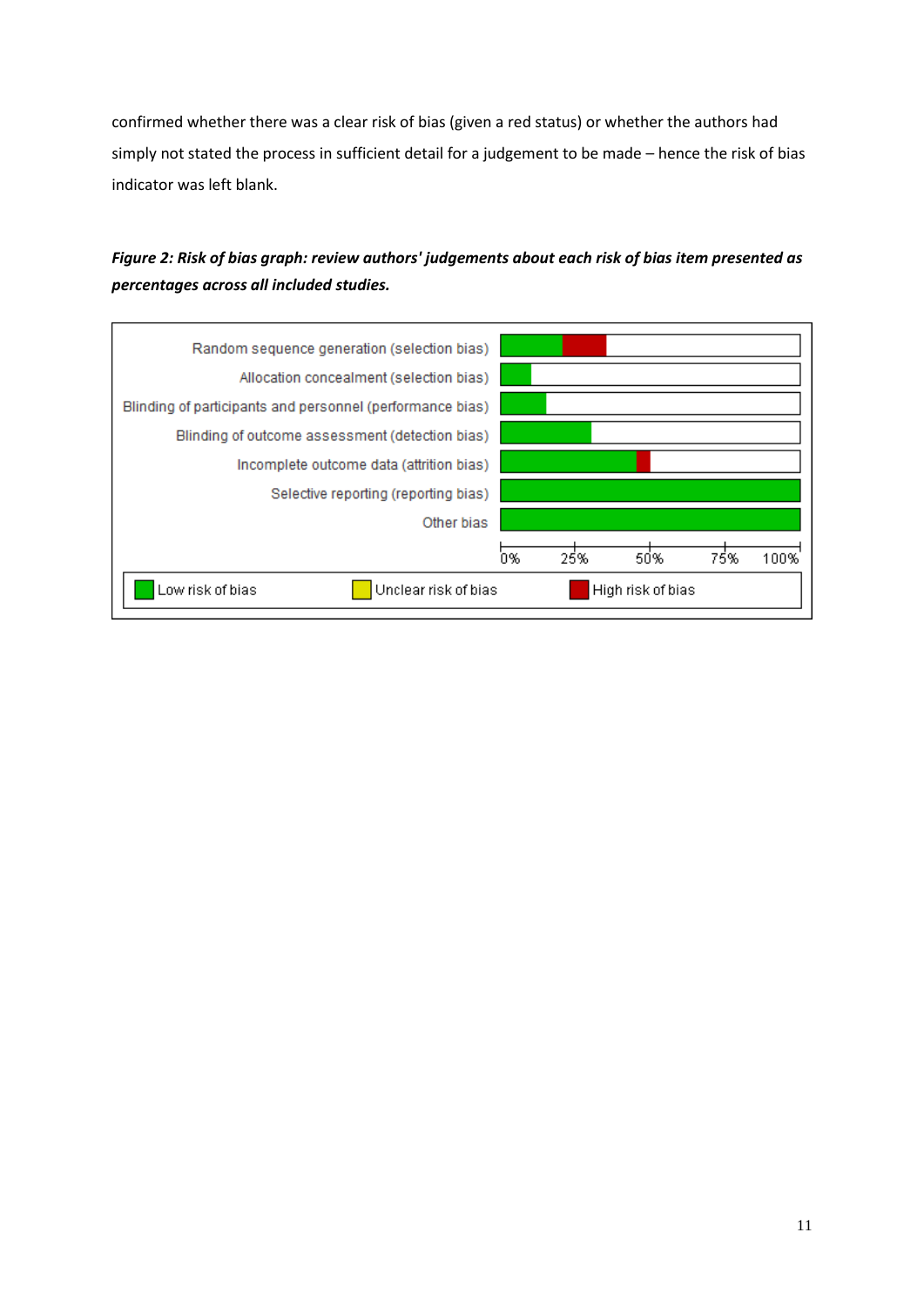*Figure 3: Risk of bias summary: review authors' judgements about each risk of bias item for each included study.*

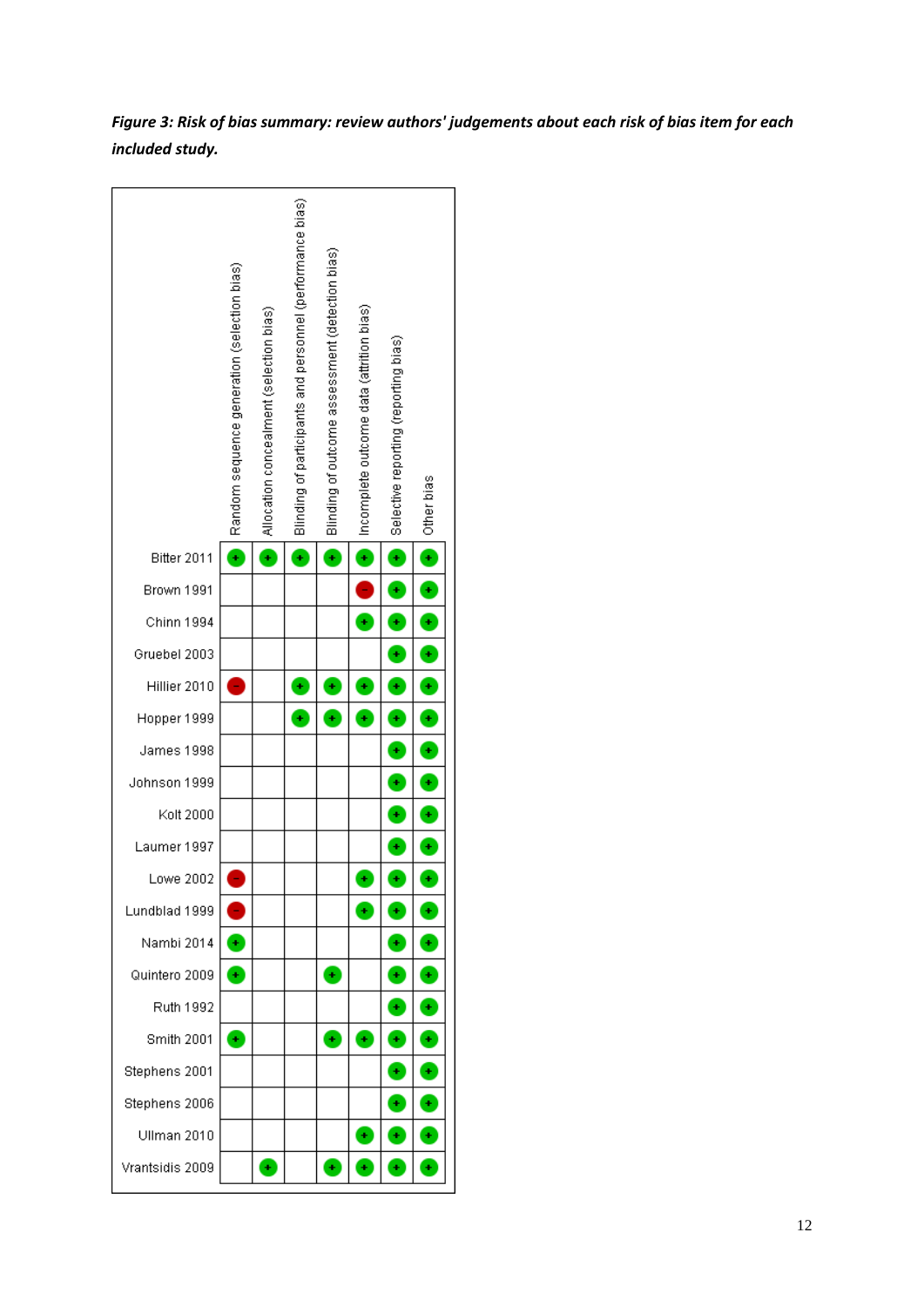#### **Effects of interventions**

Sufficiently homogenous data were able to be extracted to perform meta-analyses in the areas of balance training in ageing populations.

Four studies [8, 15-17], reported on the Timed Up and Go assessment for balance and mobility, finding in favour of Feldenkrais classes (Figure 4): pooling post intervention measures gave a mean difference of -0.88 s (95%CI -1.39, -0.36), p=0.0008. A sensitivity analysis was performed as one study by Hillier et al. [17] compared Feldenkrais to another balance class whereas the other three studies compared the FM class to wait list control or no class. Removal of Hillier et al. [17] (Figure 4a) strengthened the effect with a mean difference of -1.13 (95%CI -1.7, -0.56), p=0.0001.

#### *Figure 4: Effect sizes of Feldenkrais versus control for the Timed up and go test (measured in seconds; balance and mobility)*

|                                                                                                                           | <b>Feldenkrais</b><br>Control |      |       |               | <b>Mean Difference</b> | <b>Mean Difference</b> |                                                                 |                                |                   |
|---------------------------------------------------------------------------------------------------------------------------|-------------------------------|------|-------|---------------|------------------------|------------------------|-----------------------------------------------------------------|--------------------------------|-------------------|
| <b>Study or Subgroup</b>                                                                                                  | Mean                          | SD.  | Total | Mean          | SD.                    |                        | <b>Total Weight</b>                                             | IV, Fixed, 95% CI              | IV, Fixed, 95% CI |
| Hillier 2010                                                                                                              | 7 N.R                         | 1.72 |       | 6.92          | 0.88                   | 11                     | 20.1%                                                           | $0.14$ [-1.00, 1.28]           |                   |
| Nambi 2014                                                                                                                | 15                            |      | 20.   | 16.1          |                        | 20                     | 68.1%                                                           | $-1.10$ $[-1.72, -0.48]$       |                   |
| Ullman 2010                                                                                                               | 11.53                         | 4.06 |       | 25 11.51 4.13 |                        | 22                     | 4.7%                                                            | $0.02$ F2.33, 2.37]            |                   |
| Vrantsidis 2009                                                                                                           | 12.15                         | -2.9 |       | 26 14.34      | 4.3                    | 29                     | 7.1%                                                            | $-2.19$ [-4.11, -0.27]         |                   |
| Total (95% CI)                                                                                                            |                               |      | 82    |               |                        |                        |                                                                 | 82 100.0% -0.88 [-1.39, -0.36] |                   |
| Heterogeneity: Chi <sup>2</sup> = 5.90, df = 3 (P = 0.12); $P = 49\%$<br>Test for overall effect: $Z = 3.35$ (P = 0.0008) |                               |      |       |               |                        |                        | $-10$<br>10<br>-5<br><b>Eavours Feldenkrais Eavours control</b> |                                |                   |

#### *Figure 4a : Effect sizes of Feldenkrais versus control for the Timed up and go test (measured in seconds; balance and mobility) with Hillier 2010 removed (control group was alternate balance class)*

|                                                                                                                                    | <b>Feldenkrais</b><br>Control |      |    |                   | <b>Mean Difference</b> | <b>Mean Difference</b> |                     |                                |                                                    |
|------------------------------------------------------------------------------------------------------------------------------------|-------------------------------|------|----|-------------------|------------------------|------------------------|---------------------|--------------------------------|----------------------------------------------------|
| <b>Study or Subgroup</b>                                                                                                           | Mean                          | SD.  |    | <b>Total Mean</b> | SD                     |                        | <b>Total Weight</b> | IV, Fixed, 95% CI              | IV, Fixed, 95% CI                                  |
| Hillier 2010                                                                                                                       | 7.06                          | 172  | 11 | 6.92              | 0.88                   | 11                     | 0.0%                | $0.14$ [-1.00, 1.28]           |                                                    |
| Nambi 2014                                                                                                                         | 15                            |      | 20 | 16.1              |                        | 20                     | 85.2%               | $-1.10$ $[-1.72, -0.48]$       |                                                    |
| Ullman 2010                                                                                                                        | 11.53 4.06                    |      |    | 25 11.51          | 4.13                   | 22                     | 5.9%                | $0.02$ F2.33, 2.37]            |                                                    |
| Vrantsidis 2009                                                                                                                    | 12.15                         | -2.9 |    | 26 14.34          | 4.3                    | 29                     | 8.9%                | $-2.19[-4.11, -0.27]$          |                                                    |
| Total (95% CI)                                                                                                                     |                               |      | 71 |                   |                        | 71                     |                     | $100.0\%$ -1.13 [-1.70, -0.56] |                                                    |
| Heterogeneity: Chi <sup>2</sup> = 2.10, df = 2 (P = 0.35); l <sup>2</sup> = 5%<br>Test for overall effect: $Z = 3.87$ (P = 0.0001) |                               |      |    |                   |                        |                        |                     |                                | $-10$<br>10<br>Favours Feldenkrais Favours control |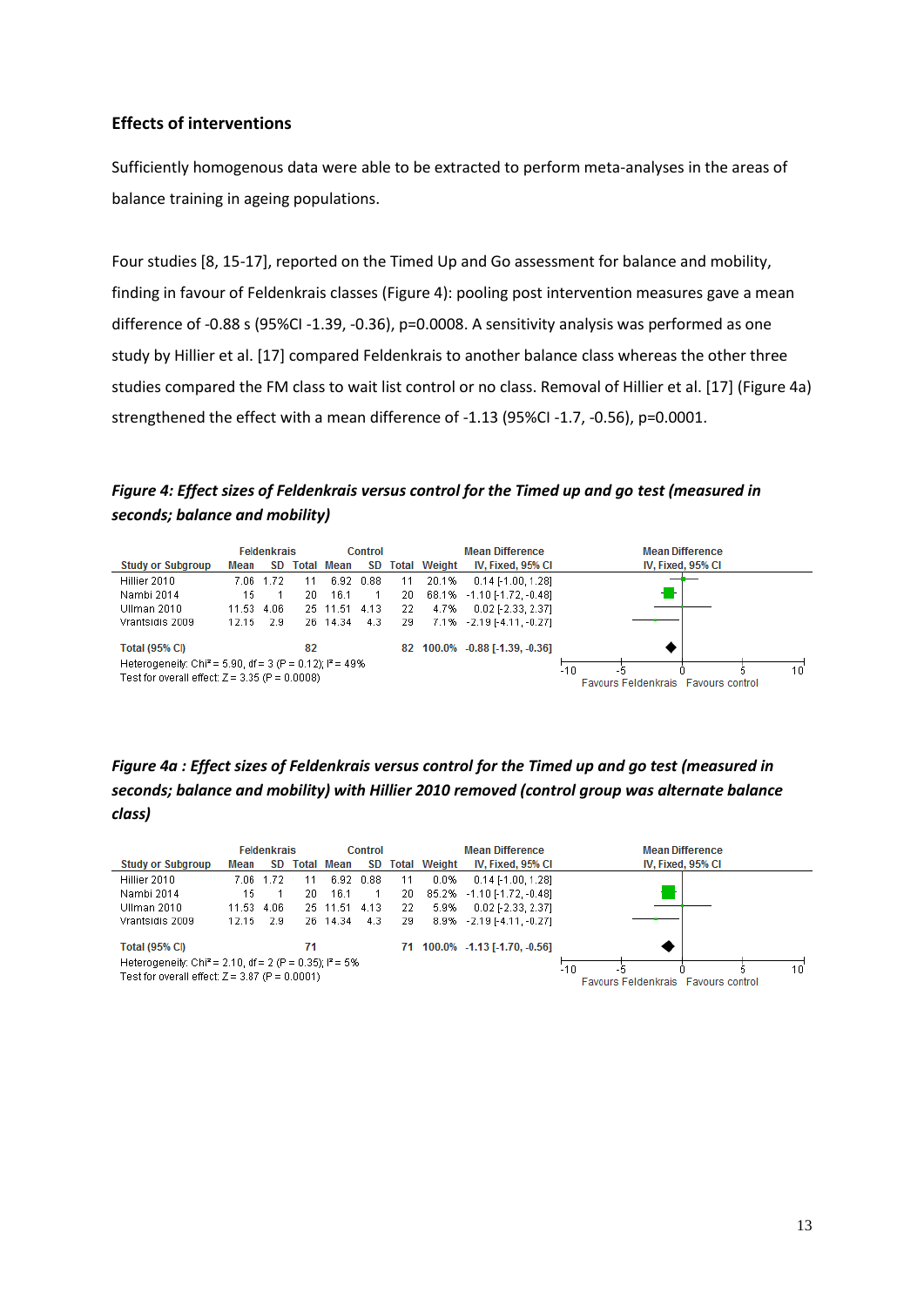Two studies [15,16] evaluated balance confidence using the Falls Efficacy Scale after FM classes (Figure 5) – pooled results trended in favour of the FM however failed to reach significance (MD 0.59, 95%CI -0.08, 1.26; p=0.08).

*Figure 5: Effect sizes of Feldenkrais versus control for the Falls Efficacy Scale (balance confidence)*

|                                                                                                                        |      | Feldenkrais |    |               | <b>Control</b> |     | <b>Mean Difference</b>              |  |    | <b>Mean Difference</b> |  |
|------------------------------------------------------------------------------------------------------------------------|------|-------------|----|---------------|----------------|-----|-------------------------------------|--|----|------------------------|--|
| <b>Study or Subgroup</b>                                                                                               | Mean |             |    | SD Total Mean |                |     | SD Total Weight IV, Fixed, 95% CI   |  |    | IV, Fixed, 95% CI      |  |
| Ullman 2010                                                                                                            | 9.6  | -1.7        | 25 | $9.35$ 1.7    |                |     | 22 47.4% 0.25 [-0.72, 1.22]         |  |    |                        |  |
| Vrantsidis 2009                                                                                                        | 8.63 | 1.6         |    | 26 7.73 1.9   |                |     | 29 52.6% 0.90 [-0.03, 1.83]         |  |    |                        |  |
| <b>Total (95% CI)</b>                                                                                                  |      |             | 51 |               |                |     | 51 100.0% 0.59 [-0.08, 1.26]        |  |    |                        |  |
| Heterogeneity: Chi <sup>2</sup> = 0.90, df = 1 (P = 0.34); $P = 0\%$<br>Test for overall effect: $Z = 1.73$ (P = 0.08) |      |             |    |               |                | -10 | Favours control Favours Feldenkrais |  | 10 |                        |  |

Two studies [8,17] evaluated balance using the Functional Reach Test after FM classes (Figure 6) – pooled results found in favour of the FM classes (compared to nothing or another generic balance class) with a mean difference of 6.29cm (95%CI 4.28,8.3), p<0.00001.

*Figure 6: Effect sizes of Feldenkrais versus control for the Functional reach test (measured in cm; balance)*

|                                                                                                                            |            | <b>Feldenkrais</b> |     |                   | Control |        |          |                                |                                                    |  | <b>Mean Difference</b> |  |  |  | <b>Mean Difference</b> |
|----------------------------------------------------------------------------------------------------------------------------|------------|--------------------|-----|-------------------|---------|--------|----------|--------------------------------|----------------------------------------------------|--|------------------------|--|--|--|------------------------|
| <b>Study or Subgroup</b>                                                                                                   | Mean       | SD.                |     | <b>Total Mean</b> | SD      |        |          | Total Weight IV, Fixed, 95% CI | IV, Fixed, 95% CI                                  |  |                        |  |  |  |                        |
| Hillier 2010                                                                                                               | 31.89 3.98 |                    | 11  | -27.62            | 4.97    | - 11 - | 28.5%    | 4.27 [0.51, 8.03]              |                                                    |  |                        |  |  |  |                        |
| Nambi 2014                                                                                                                 | 36.7       | 27                 | 20. | 29.6              | 4.7     |        | 20 71.5% | 7.10 [4.72, 9.48]              |                                                    |  |                        |  |  |  |                        |
| <b>Total (95% CI)</b>                                                                                                      |            |                    | 31  |                   |         |        |          | 31 100.0% 6.29 [4.28, 8.30]    |                                                    |  |                        |  |  |  |                        |
| Heterogeneity: Chi <sup>2</sup> = 1.55, df = 1 (P = 0.21); $P = 36\%$<br>Test for overall effect: $Z = 6.14$ (P < 0.00001) |            |                    |     |                   |         |        |          |                                | $-10$<br>10<br>Favours control Favours Feldenkrais |  |                        |  |  |  |                        |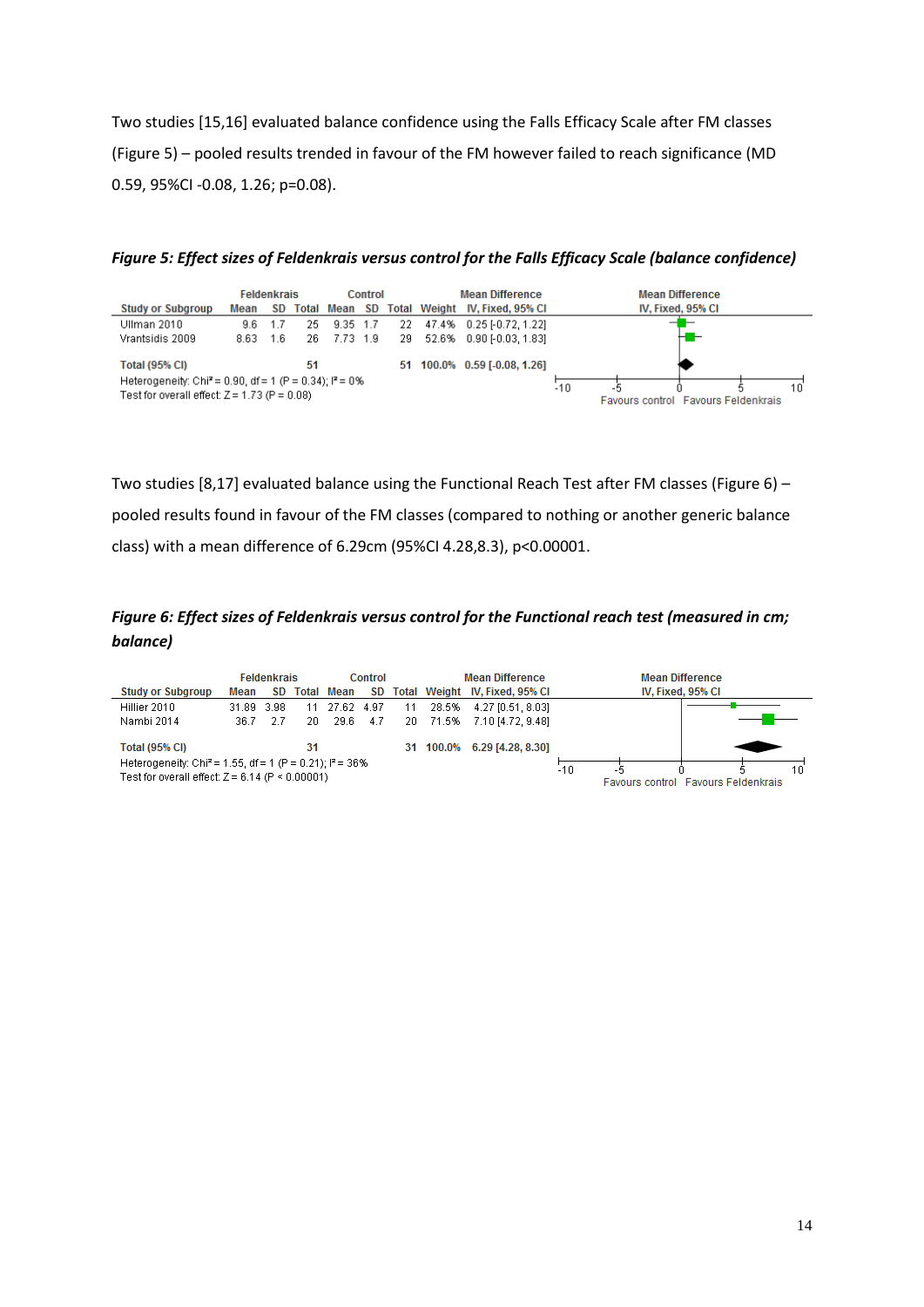Meta-analysis was also able to be performed using three studies measuring the influence of FM classes on hamstring length in healthy populations [10,11,13]. Whilst the measure was reported as similar (active knee extension test) the results looked heterogeneous therefore a standardised mean difference was calculated. No significant effect was found after the intervention compared to control  $(SMD 0.05, 95\% CI -0.23, 0.32; p=0.74)$  and statistical heterogeneity was high  $(I^2=73\%)$  (Figure 7).

#### *Figure 7: Effect sizes of the Feldenkrais Method on the Active Knee Extension Test*

| <b>Feldenkrais</b><br>Control                                                                                           |           |           |     |                   |       |     |                     | <b>Std. Mean Difference</b> | <b>Std. Mean Difference</b>                       |
|-------------------------------------------------------------------------------------------------------------------------|-----------|-----------|-----|-------------------|-------|-----|---------------------|-----------------------------|---------------------------------------------------|
| <b>Study or Subgroup</b>                                                                                                | Mean      | SD.       |     | <b>Total Mean</b> | SD.   |     | <b>Total Weight</b> | IV, Fixed, 95% CI           | IV, Fixed, 95% CI                                 |
| Hopper 1999                                                                                                             | 20.9 11.1 |           | 75. | 21.5 13.7         |       | 75. | 71.7%               | $-0.05$ $[-0.37, 0.27]$     |                                                   |
| James 1998                                                                                                              |           | 33.5 2.41 | 14  | 34.4              | -2.56 | 17  | 14.4%               | $-0.35$ $[-1.07, 0.36]$     |                                                   |
| Stephens 2006                                                                                                           | 149.      | 7.4       | 18. | 141.8             | 7.6.  | 15. | 13.9%               | $0.94$ [0.21, 1.66]         |                                                   |
| <b>Total (95% CI)</b>                                                                                                   |           |           | 107 |                   |       | 107 | 100.0%              | $0.05$ [-0.23, 0.32]        |                                                   |
| Heterogeneity: Chi <sup>2</sup> = 7.31, df = 2 (P = 0.03); $P = 73\%$<br>Test for overall effect: $Z = 0.33$ (P = 0.74) |           |           |     |                   |       |     |                     |                             | - 1<br><b>Favours control Favours Feldenkrais</b> |

Single studies reported statistically significant positive benefits compared to control interventions and included:

- Greater neck flexion and less perceived effort after a single FM lesson for neck comfort [9]; reduced prevalence of neck pain and disability in symptomatic women after FM (individual and group sessions compared to conventional care or home exercises) [21]; reduced perceived effort in FM group for people with upper torso/limb discomfort [20]
- Improved balance in people with MS after eight FM sessions [19]
- Improved body image parameters in people with eating disorders after nine hour FM course [24]
- Reduction in nocturnal bruxism in young children after 10 week course of FM lessons [26]
- Improved dexterity in healthy young adults after a single session of FM class [14].

Seven of the 20 studies failed to show any superior positive effects of FM compared to other comparison modalities. See Appendix 1 for details.

No studies reported adverse events.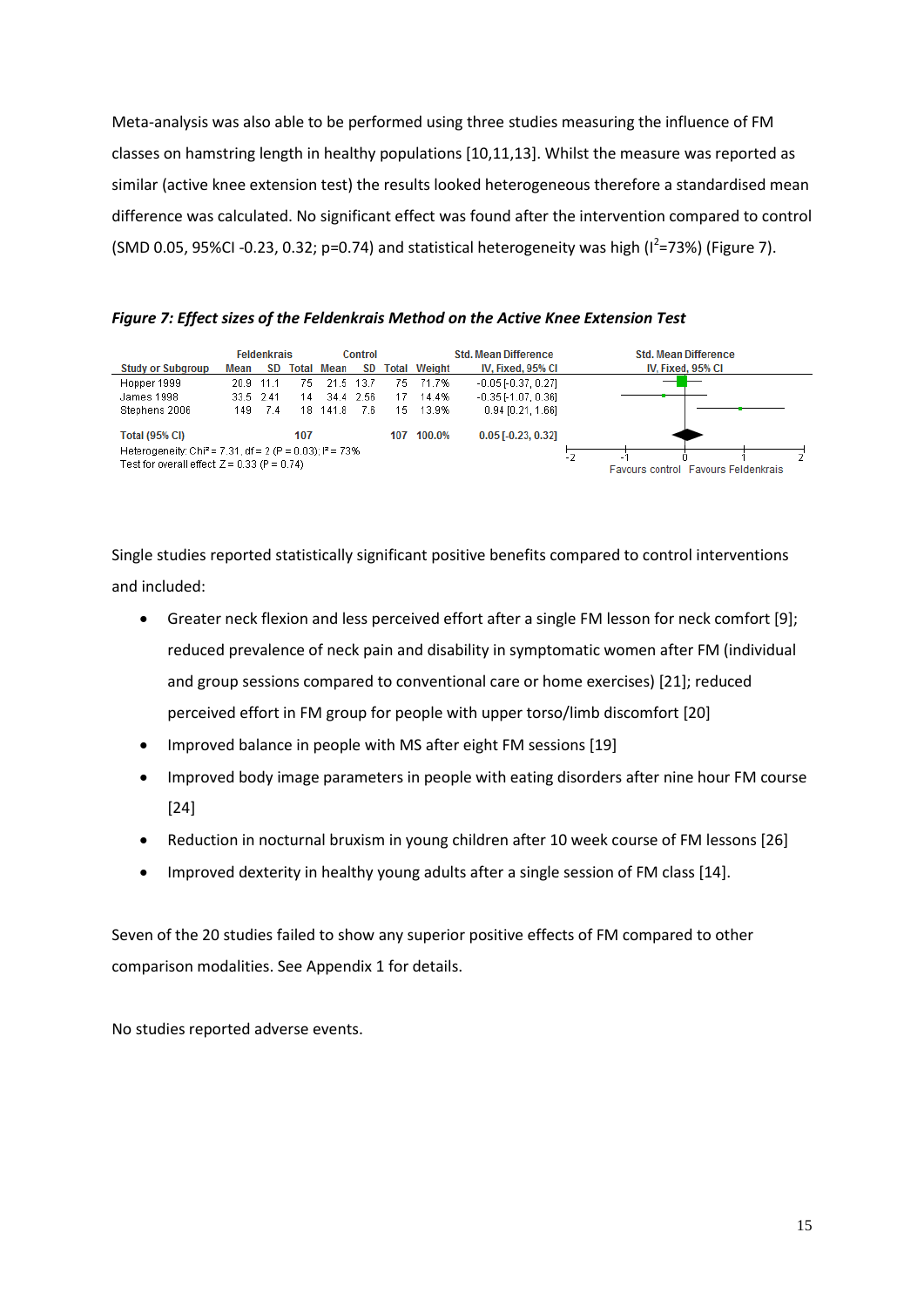### **Discussion**

#### <span id="page-15-0"></span>**Summary of main results**

The majority of the 20 included studies reported significant positive effects of FM in a variety of populations and outcomes of interest. A high risk of bias/poor methods reporting does temper the interpretation of these findings. The low amount of confirmed/reported adherence to best practice conduct of RCTs may be partially attributable to the age of the studies when knowledge in the area of trial conduct was less.

Nevertheless meta-analyses in the area of balance training in ageing populations found in favour of the FM classes for clinical measures such as the Timed Up and Go and Functional Reach tests. Both these measures have import for falls risk and whilst the Timed Up and Go effect size was probably not clinically significant, the Functional Reach test effect size would indicate a clinically meaningful change.

The mechanism of action does often seem to be one of promoting awareness and relaxed/more efficient movement, as evidenced by reduced perceptions of effort in several studies, improved dexterity, improved comfort and even reducing the incidence of bruxism in young children. Inconsistent results were found for improving hamstrings length indicating a "relaxation" effect may be variable.

The populations varied in age and diagnosis indicating a generalised effect is possible – again this is consistent with the use of the FM in diverse populations and also consistent with the notion that it is not a healing or disease specific mechanism of action; rather one based on more generic learning and self-improvement.

The findings of this updated review have strengthened since the 2005 review by Ernst and Canter [4]. As the previous authors reported, the studies are still highly varied and of often questionable quality. But this does appear to be improving with some of the more recent studies reaching acceptable levels of risk of bias.

#### **Implications for practice**

There is evidence that FM should be considered for balance classes in ageing populations – both as a preventative approach and for people at risk of falls. There is also some evidence for the use of FM where reduced effort, efficiency of movement and awareness can play a part in reducing pain or discomfort.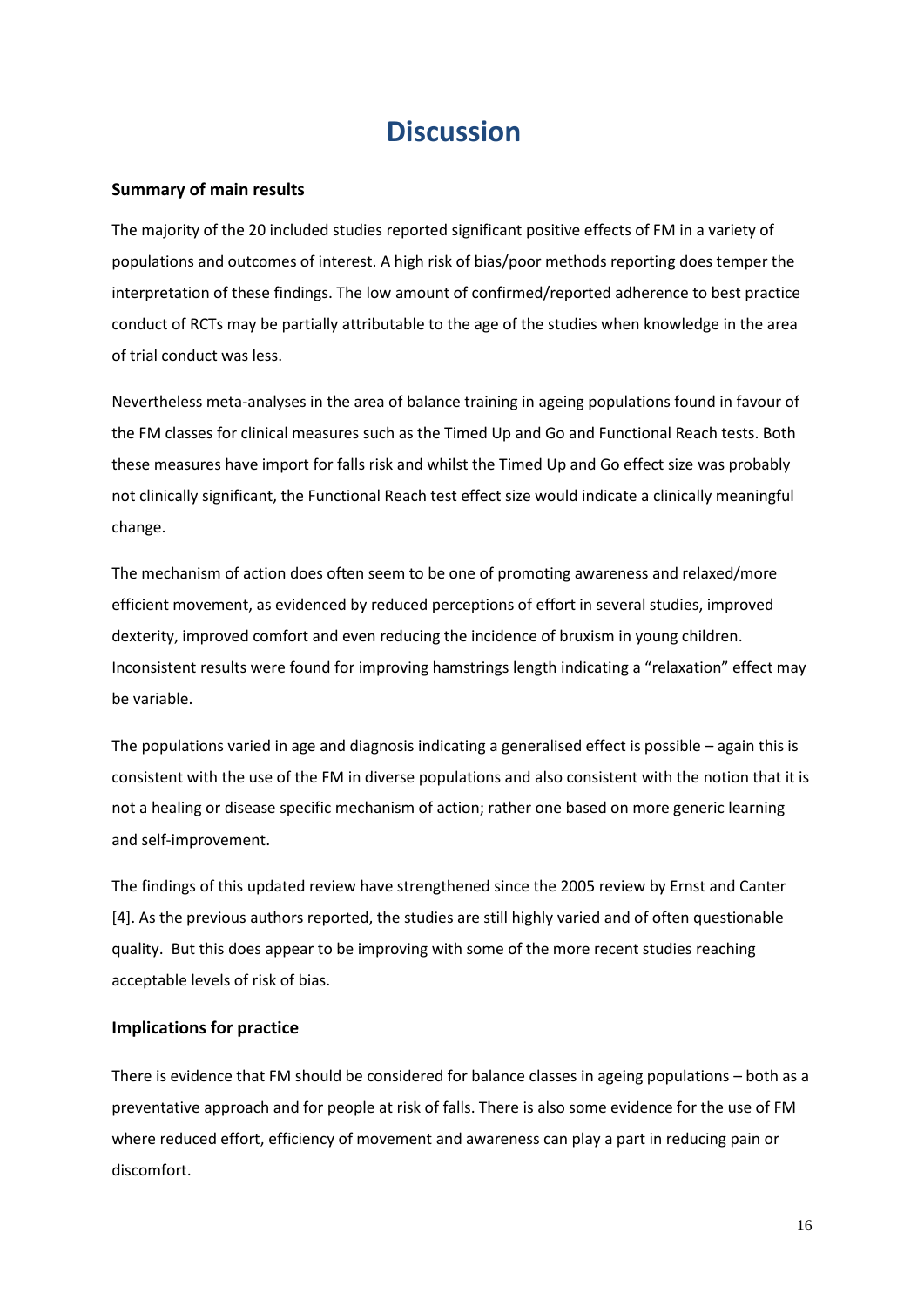#### **Implications for research**

Further high quality research is required comparing FM to other modalities. Investigations should focus on the impact on self-efficacy, functional independence and ease and efficiency of functioning, both as strategies for promotion of wellness and wellbeing, but also for people with impairment who wish to improve their sense of ease. Particular attention needs to be paid to the reporting of best practice trial design.

## **Conclusions**

<span id="page-16-1"></span><span id="page-16-0"></span>The FM appears to be safe and effective for a varied population interested in improving functions such as balance. Careful monitoring of individual impact is required given the varied evidence at a group level.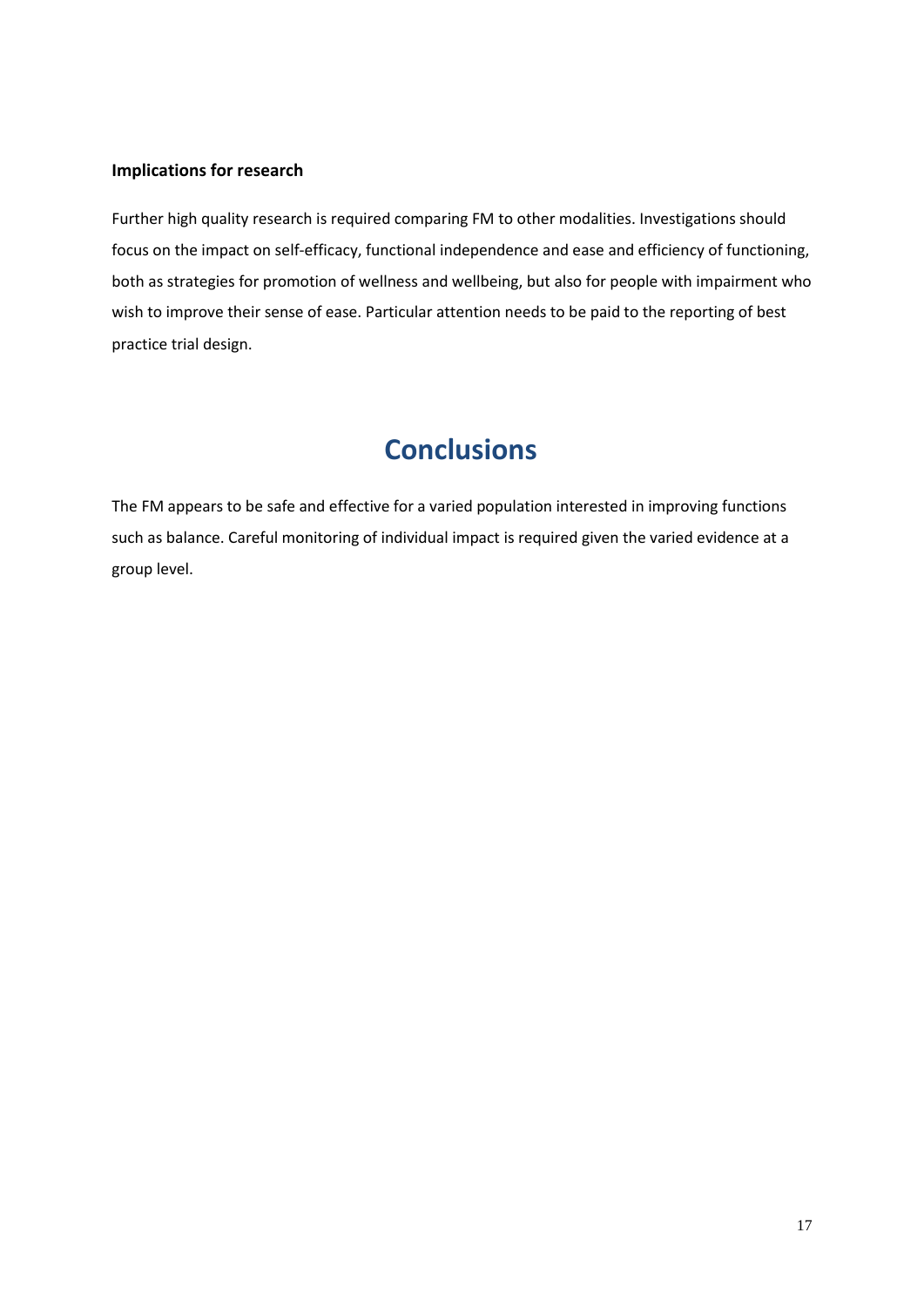## **Authors**

#### **Anthea Worley**

Sansom Institute of Health Research

School of Health Science, University of South Australia

#### **Susan Hillier**

*international* Centre for Allied Health Evidence, Sansom Institute of Health Research

School of Health Science, University of South Australia

#### **Corresponding author:**

Susan Hillier PhD

Associate Professor: Neuroscience and Rehabilitation

*international* Centre for Allied Health Evidence, Sansom Institute of Health Research

School of Health Science, University of South Australia

North Tce: City East: C8.51

GPO Box 2471: Adelaide SA 5001: Email: [susan.hillier@unisa.edu.au](mailto:susan.hillier@unisa.edu.au)

Phone: +61 (0)8 8302 2544; 0419034578: Fax: +61 (0)8 8302 2766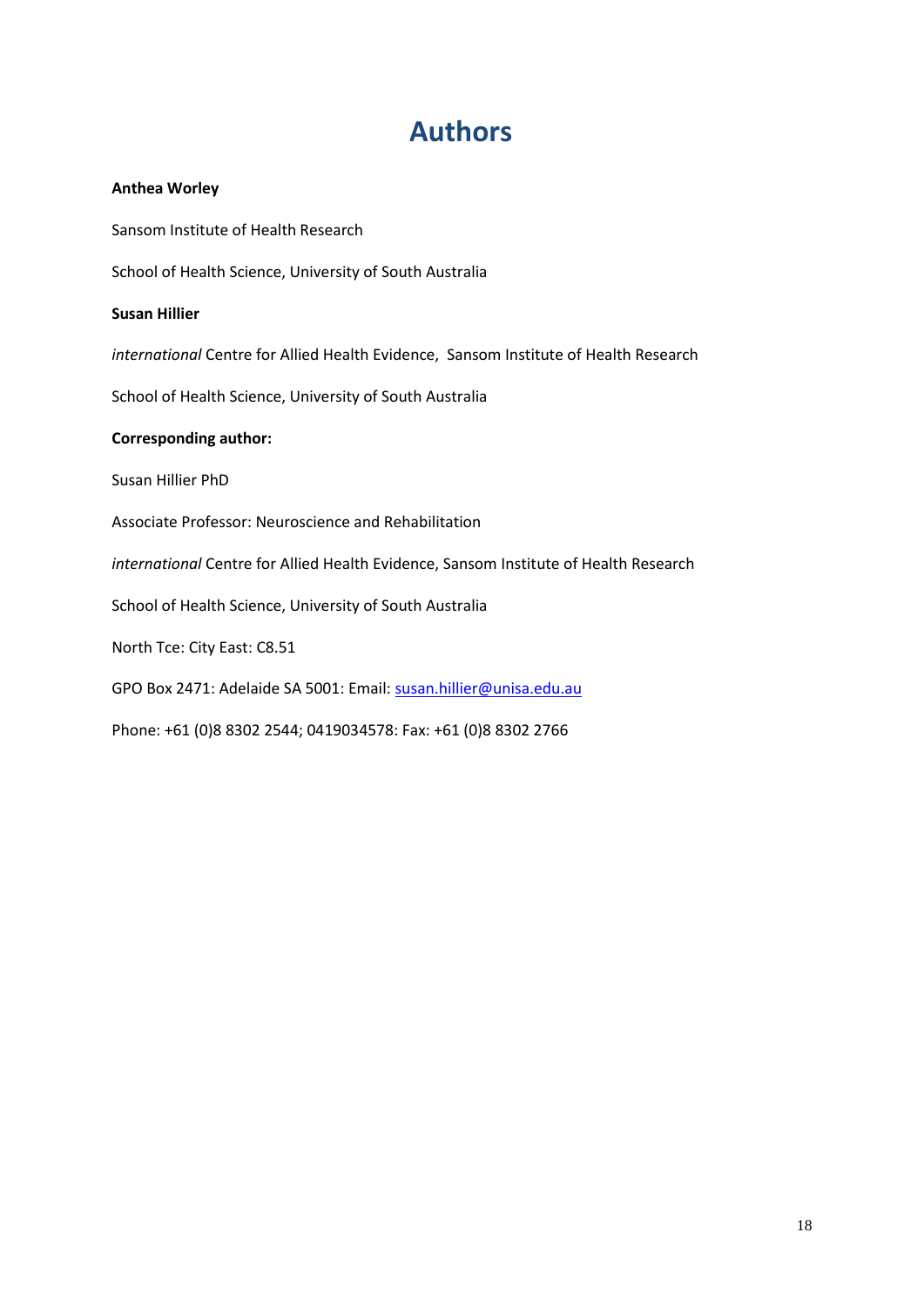# **Acknowledgements**

<span id="page-18-0"></span>The authors acknowledge:

- the financial assistance of the Australian Feldenkrais Guild and the International Feldenkrais Federation in supporting the costs of the search and appraisal.
- The library services of the University of South Australia

# **Conflict of interest**

<span id="page-18-1"></span>The authors declare the following in terms of conflicts of interest regarding the publication of this paper:

- SH is an accredited Feldenkrais Practitioner
- SH is also a co-investigator on two of the included trials these were independently scrutinised.

## **Contributions of authors**

<span id="page-18-2"></span>Ms Anthea Worley: conducted the search and preliminary inclusions.

Assoc Prof Susan Hillier: performed the meta-analyses.

Both authors contributed to the review of all included and excluded articles at all stages, including risk of bias, and constructed the final report.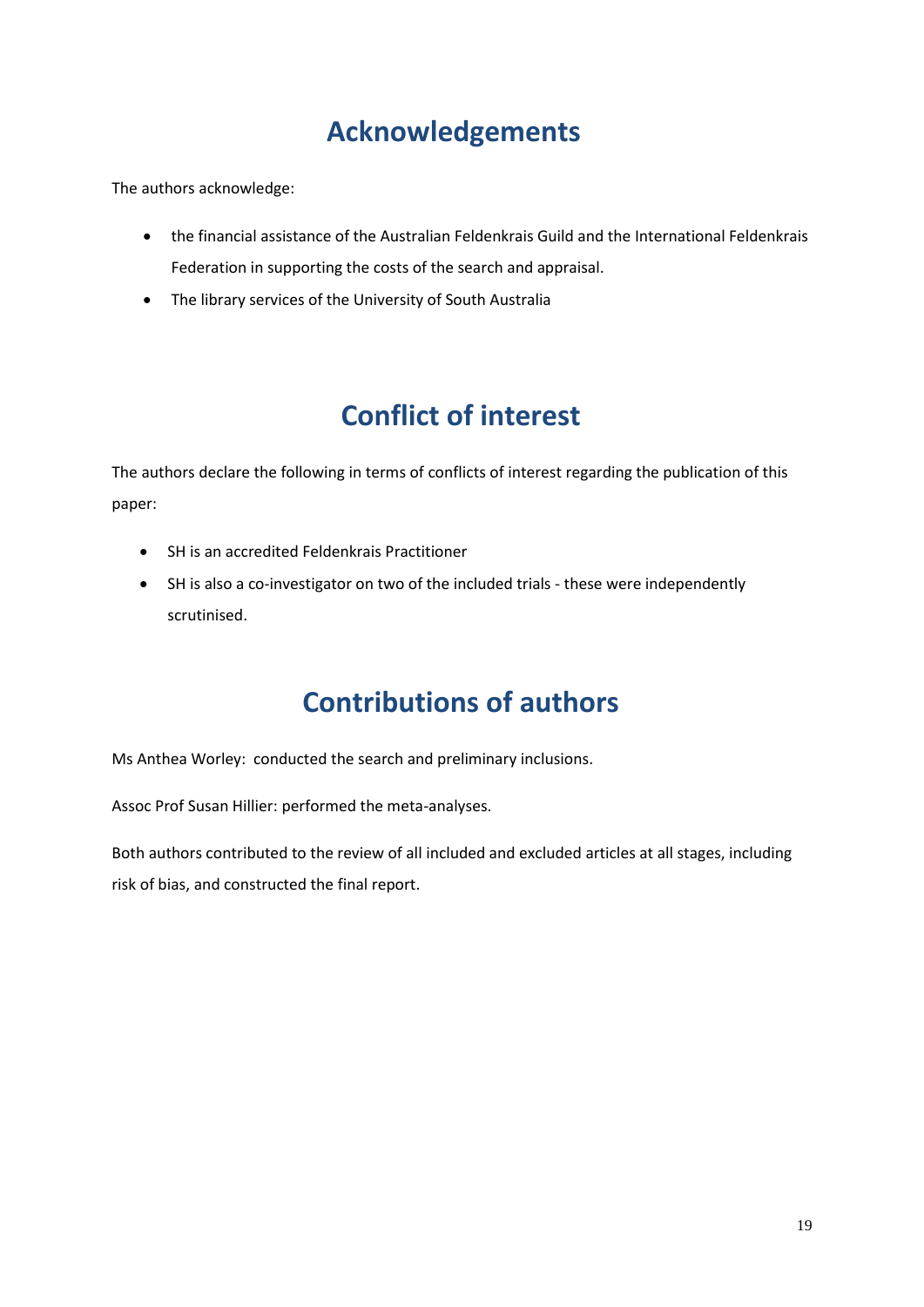### **References**

<span id="page-19-0"></span>1. M. Feldenkrais, *Awareness through movement: health exercises for personal growth*, London, Arkana, 1990.

2. K. Connors, M Galea, C. Said, L. Remedios, "Feldenkrais Method balance classes are based on principles of motor learning and postural control retraining: a qualitative research study," *Physiotherapy,* vol. 96, pp. 324-36, 2010.

3. P. Buchanan, B. Ulrich, "The Feldenkrais Method: a dynamic approach to changing motor behaviour," *Research Quarterly for Exercise and Sport* , vol. 72, pp. 315–23, 2001.

4. E. Ernst, PH. Canter PH, "The Feldenkrais Method: a systematic review of randomised clinical trials," *Physikalische Medizin Rehabilitationsmedizin Kurortmedizin*, vol. 15, pp. 151-156, 2005 (German).

5. D. Moher, A. Liberati, J. Tetzlaff, DG. Altman [The PRISMA Group], "Preferred reporting items for systematic reviews and meta-analyses: The PRISMA Statement," *PLoS Med*, vol. 6, no. 6, e1000097. doi:10.1371/journal.pmed1000097, 2009.

6. JPT. Higgins, S. Green (editors), *Cochrane Handbook for Systematic Reviews of Interventions Version 5.1.0* [updated March 2011], The Cochrane Collaboration, 2011. Available from www.cochrane-handbook.org.

7. E. Brown, S. Kegerreis, "Electromyographic activity of trunk musculature during a Feldenkrais awareness through movement lesson," *Isokinetics and Exercise Science*, vol. 1, no. 4, pp. 216-221, 1991.

8. G. Nambi, PS. Trivedi, SM. Momin, S. Patel, DP. Pancholi, "Comparative effect of Pilates and Feldenkrais intervention on functional balance and quality of life in ambulatory geriatric population: a randomized controlled study," *International Journal of Health Sciences and Research*, vol. 4, no. 3, pp. 71-77, 2014.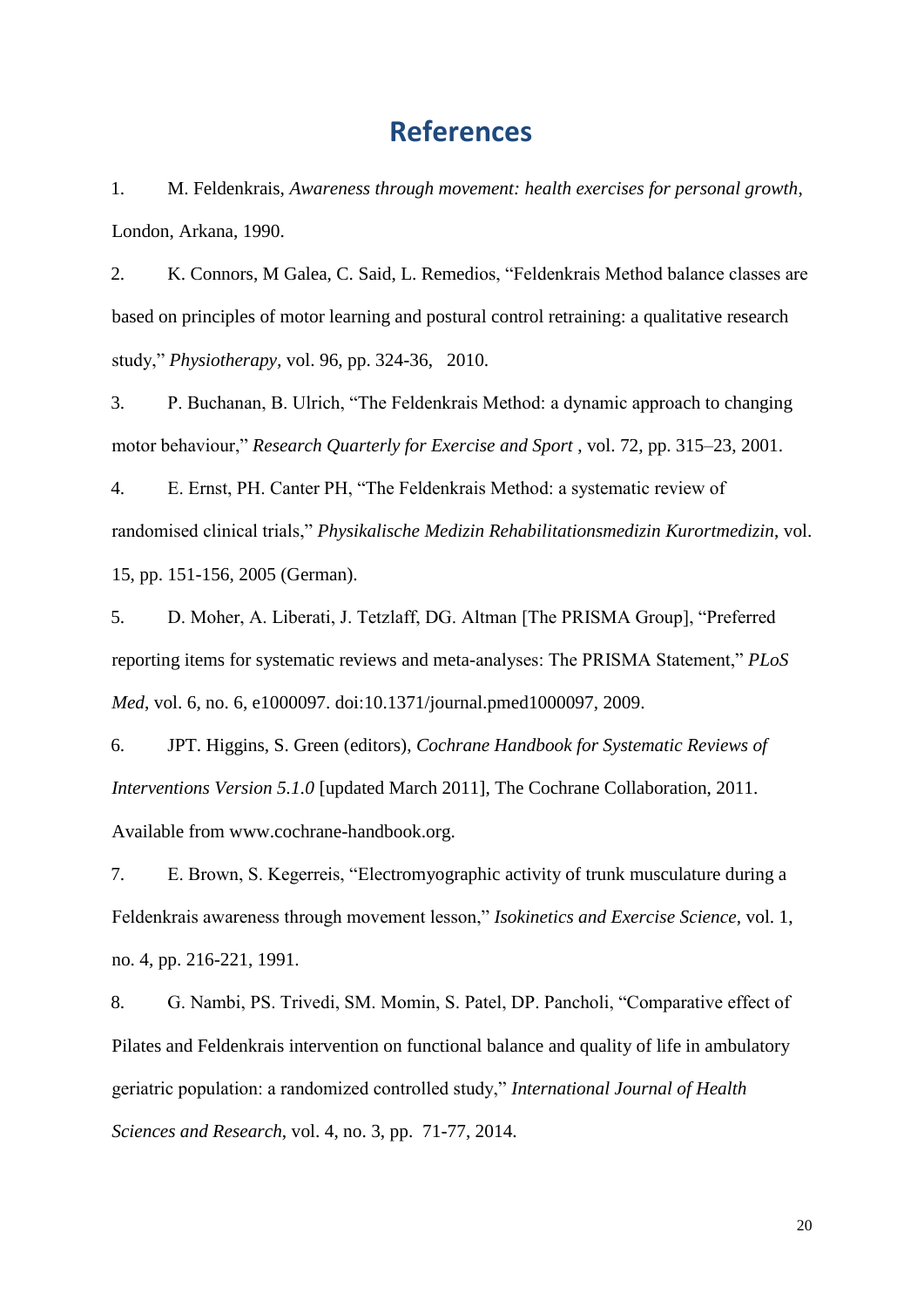9. S. Ruth, S. Kegerreis, "Facilitating cervical flexion using a Feldenkrais method: awareness through movement," *Journal of Orthopaedic and Sports Physical Therapy*, vol. 16, no. 1, pp. 25-9, 1992.

10. M. James, G. Kolt, J. McConville, P. Bate, "The effects of a Feldenkrais program and relaxation procedures on hamstring length," *Australian Journal of Physiotherapy*, vol. 44, no. 1, pp. 49-54, 1998.

11. C. Hopper, GS. Kolt, JC. McConville, "The effects of Feldenkrais awareness through movement on hamstring length, flexibility, and perceived exertion," *Journal of Bodywork and Movement Therapies*, vol. 3, no. 4, pp. 238-247, 1999.

12. GS. Kolt, JC. McConville, "The effects of a Feldenkrais (ATM) Awareness Through Movement program on state anxiety," J*ournal of Bodywork and Movement Therapies*, vol. 4, no. 3, pp. 216-220, 2000 .

13. J. Stephens, J. Davidson, J. Derosa, M. Kriz , N. Saltzman, "Lengthening the hamstring muscles without stretching using 'awareness through movement'," *Physical Therapy*, vol. 86, no. 12, pp. 1641-50, 2006.

14. F. Bitter, S. Hillier, L. Civetta, "Change in dexterity with sensory awareness training: A randomised controlled trial," *Perceptual and Motor Skills*, vol. 112, no. 3, pp. 783-798, 2011.

15. F. Vrantsidis, KD. Hill, K. Moore, R. Webb, S. Hunt, L. Dowson, " Getting grounded gracefully: effectiveness and acceptability of Feldenkrais in improving balance," *Journal of Aging and Physical Activity*, vol. 17, no. 1, pp. 57-76, 2009.

16. G. Ullmann, HG. Williams, J. Hussey, JL. Durstine, BA. McClenaghan, "Effects of Feldenkrais exercises on balance, mobility, balance confidence, and gait performance in community-dwelling adults age 65 and older," *Journal of Alternative and Complementary Medicine*, vol. 16, no. 1, pp. 97-105, 2010.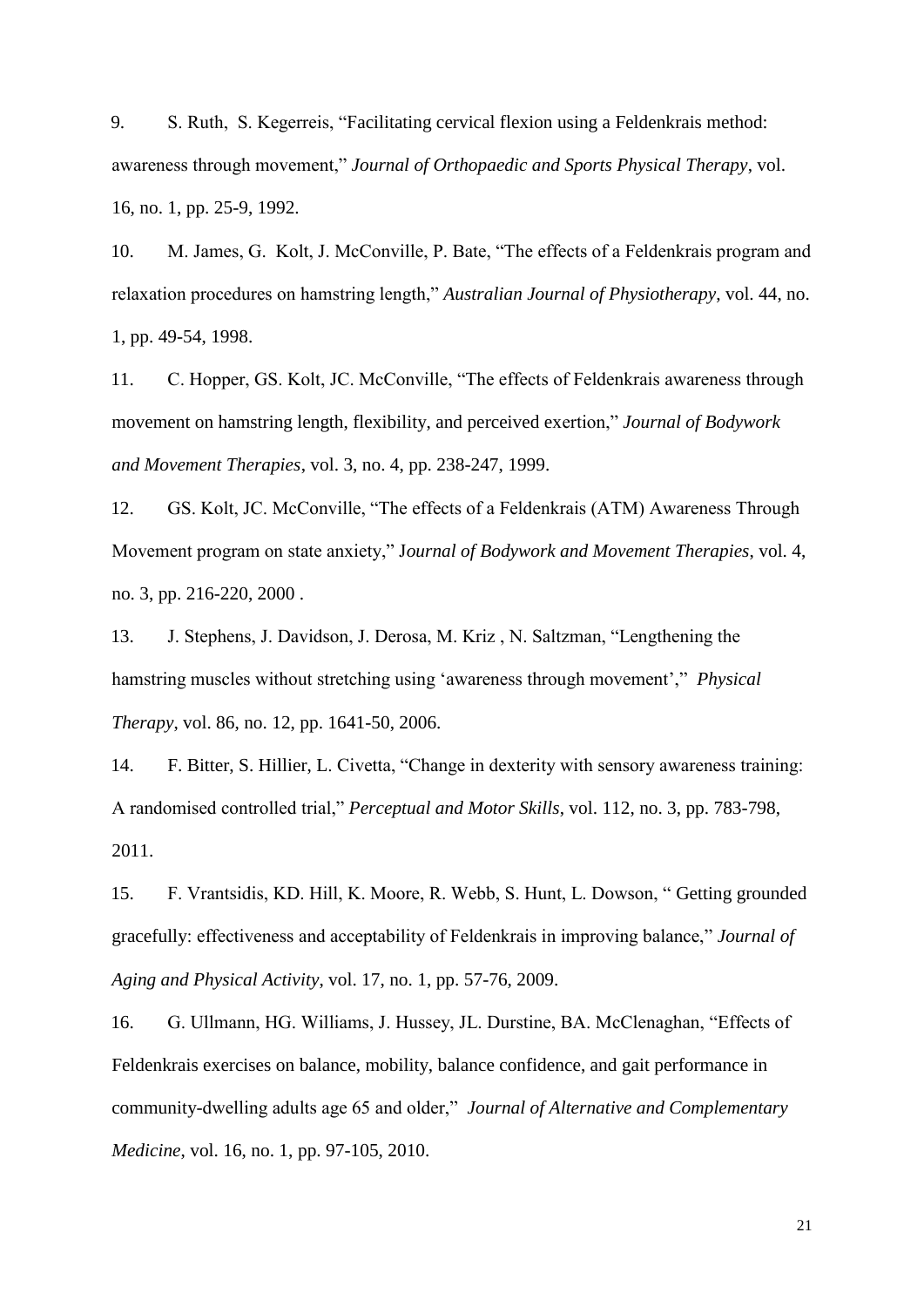17. S. Hillier, L Porter, K. Jackson, J. Petkov, "The effects of Feldenkrais classes on the health and function of an ageing Australian sample: pilot study," *The Open Rehabilitation Journal*, vol. 3, pp. 62-66, 2010.

18. S. Johnson, J. Frederick, M. Kaufman, B. Mountjoy, "A controlled investigation of bodywork in multiple sclerosis," *Journal of Alternative and Complementary Medicine*, vol. 5, no. 3, pp. 237-43, 1999.

19. J. Stephens, D. DuShuttle, C. Hatcher, J. Shmunes, C. Slaninka , "Use of awareness through movement improves balance and balance confidence in people with multiple sclerosis: a randomized controlled study," *Neurology Report*, vol. 25, no. 2, pp. 39-49, 2001. 20. J. Chinn, D. Trujilo, S. Kegerreis, T. Worrel, "Effect of a Feldenkrais intervention on symptomatic subjects performing a functional reach," *Isokinetics and Exercise Science*, vol. 4, no. 4, pp. 131-136, 1994.

21. I. Lundblad. J. Elert, B. Gerdle, "Randomized controlled trial of physiotherapy and Feldenkrais interventions in female workers with neck-shoulder complaints*," Journal of Occupational Rehabilitation*, vol. 9, no. 3, pp. 179-194, 1999.

22. A. Smith, G. Kolt, J. McConville, "The effect of the Feldenkrais method on pain and anxiety in people experiencing chronic low back pain," *New Zealand Journal Physiotherapy*, vol. 29, no. 1, pp. 6-14, 2001.

23. R. Grubel, G. Erbacher, A. Larisch, "Die Wirksamkeit der Feldenkrais-Methode bei Krebs-Betroffenen," *Erfahrungsheilkunde*, vol. 52, no. 2, pp. 71-83, 2003 (German).

24. U. Laumer, M. Bauer, M. Fichter, M. Helmut, "Therapeutische Effekte der Feldenkrais-Methode 'Bewusstheit durch Bewegung' bei Patienten mit Essstorungen [Therapeutic effects of the Feldenkrais Method (Awareness through Movement) in eating disorders]," *PPmP Psychotherapie Psychosomatik Medizinische Psychologie*, vol. 47, no. 5, pp. 170-180, 1997 (German).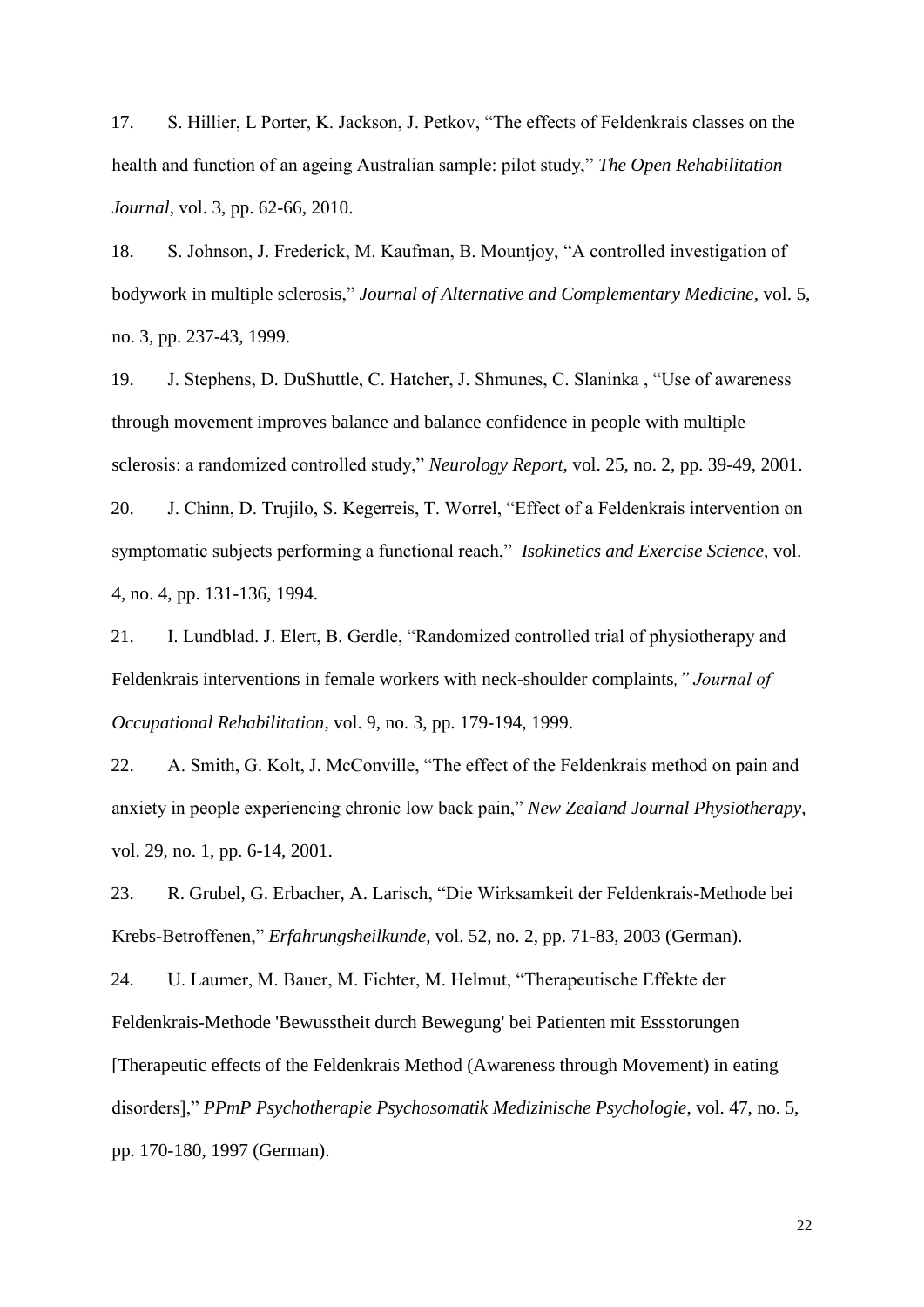25. B, Lowe, K. Breining, S. Wilke, R. Wellman, S. Zipfel, W. Eich, "Quantitative and qualitative effects of Feldenkrais, progressive muscle relaxation, and standard medical treatment in patients after acute myocardial infarction," *Psychotherapy Research*, vol.12, no. 12, pp. 179-191, 2002.

26. Y. Quintero, CC. Restrepo, V. Tamayo, M. Tamayo, AL. Velez, G. Gallego, A. PelAez-Vargas, "Effect of awareness through movement on the head posture of bruxist children," *Journal of Oral Rehabilitation*, vol. 36, no. 1, pp. 18-25, 2009.

27. EB. Malmgren-Olsson, BA. Armelius, KA. Armelius, "A comparative outcome study of body awareness therapy, Feldenkrais, and conventional physiotherapy for patients with nonspecific musculoskeletal disorders: changes in psychological symptoms, pain and selfimage," *Physiotherapy Theory and Practice*, vol. 17, pp. 77-95, 2001.

28. EB. Malmgren-Olsson, IB. Branholm, "A comparison between three physiotherapy approaches with regard to health-related factors in patients with non-specific musculoskeletal disorders," *Disability and Rehabilitation*, vol. 24, no. 6, pp. 308-317, 2002.

29. EB. Malmgren-Olsson, BA. Armelius BA, "Non-specific musculoskeletal disorders in patients in primary care: subgroups with different outcome patterns," *Physiotherapy Theory and Practice*, vol. 19, pp. 161-173, 2003.

30. RJ. Kirkby, "Changes in premenstrual symptoms and irrational thinking following cognitive-behavioral coping skills training," *Journal of Consulting and Clinical Psychology*, vol. 62, no. 5, pp. 1026-1032, 1994.

31. EM. Seegert, R. Shapiro, "Effects of alternative exercise on posture," Clinical Kinesiology, vol. 53, no. 2, pp. 41-47, 1999.

32. GA. Kerr, F. Kotynia, GS. Kolt, "Feldenkrais awareness through movement and state anxiety", Journal of Bodywork and Movement Therapies, vol. 6, no. 2, pp. 102-107, 2002.

23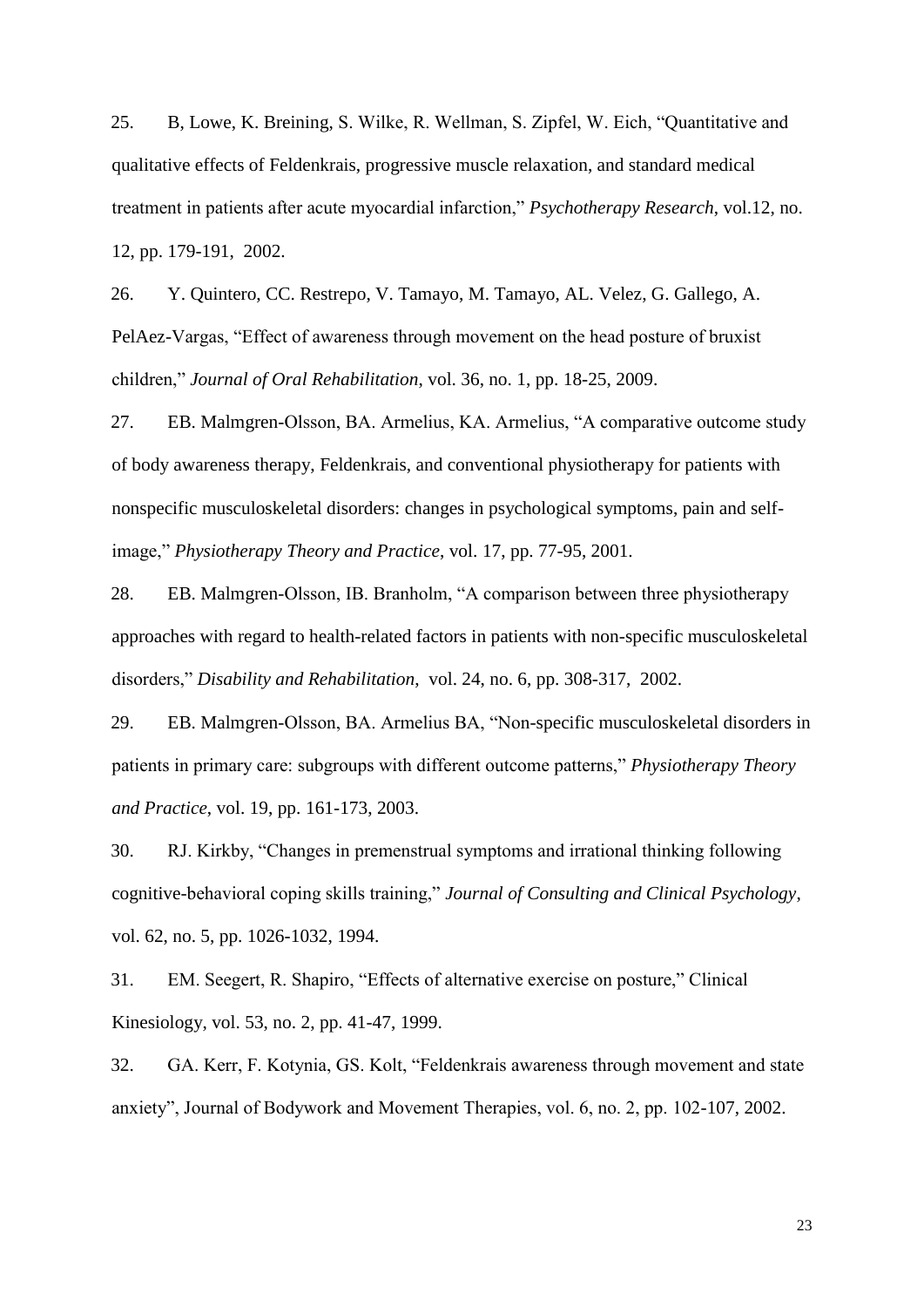33. KA. Connors, MP. Galea, CM. Said, "Feldenkrais method balance classes improve balance in older adults: a controlled trial," Evidence-Based Complementary and Alternative Medicine, Article ID 873672, 9 pages, 2011.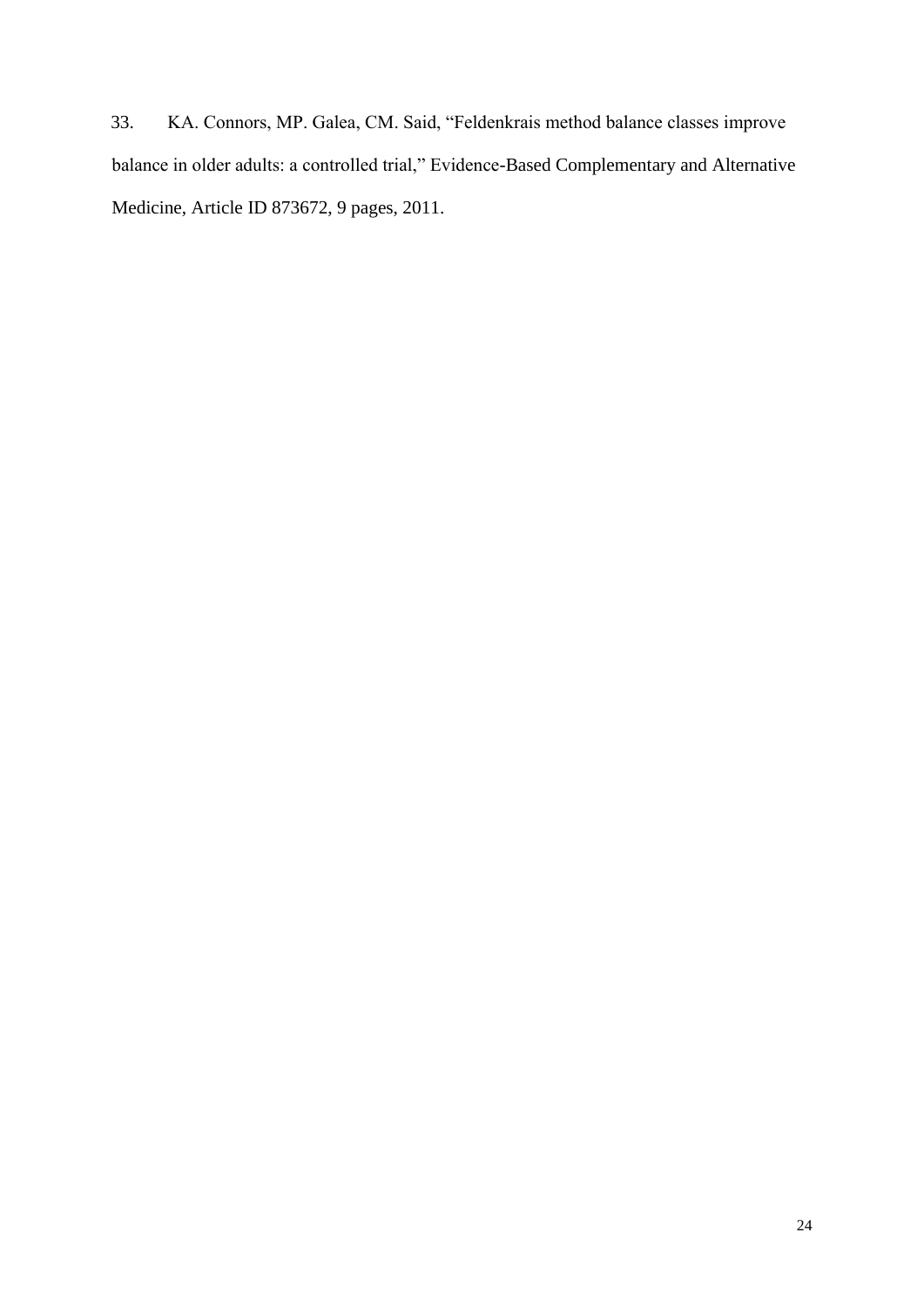## **Appendix 1: Randomised controlled trials of FM (Ernst and Canter, 2005, n=6) with**

# **updated RCTs n=14 and controlled trials n=5**

<span id="page-24-0"></span>

| Author          | <b>Study design</b> | <b>Sample</b>   | Intervention   | Control          | <b>Outcome</b>          | <b>Results</b>          | <b>Comments</b> |
|-----------------|---------------------|-----------------|----------------|------------------|-------------------------|-------------------------|-----------------|
| (year)          |                     |                 |                |                  |                         |                         |                 |
| Ruth (1992)     | <b>RCT</b>          | 30 healthy      | Single FM      | Participation in | Degree of neck flexion  | Greater degree of neck  | Study has       |
| $[9]$           | 2 parallel groups   | volunteers      | sequence       | other random     | (goniometer);           | flexion (goniometer)    | pilot           |
|                 |                     |                 |                | activities       | Perceived effort during | (p<0.01); less          | character       |
|                 |                     |                 |                |                  | flexion                 | perceived effort during |                 |
|                 |                     |                 |                |                  |                         | flexion (p<0.05)        |                 |
| Johnson         | <b>RCT</b>          | 20 people with  | FM: 8x 45min   | 8 weeks sham     | L & R hand dexterity    | <b>NSD</b>              | Positive result |
| $(1999)$ [18]   | 2 group cross-over  | <b>MS</b>       | sessions at    | non-             | (pegboard test);        | Less perceived stress   | could be due    |
|                 | (2 phases)          |                 | weekly         | therapeutic      | 8 symptom/              | following FM (p=0.01)   | to multiple     |
|                 |                     |                 | intervals      | body work        | performance scores;     |                         | testing for     |
|                 |                     |                 |                |                  | 5 mood scales           |                         | significance    |
| Lundblad        | <b>RCT</b>          | 97 females with | FM:4           | C1)              | Clinical assessments (4 | Prevalence of neck      | Important       |
| $(1999)$ [21]   | 3 parallel groups   | neck and        | individual     | physiotherapy    | measures);              | pain and disability     | baseline        |
|                 |                     | shoulder        | sessions, 12   | 2 x 50 mins per  | Physiological tests (18 | during leisure          | differences-    |
|                 |                     | problems        | group          | week for 16      | measures) Complaint     | decreased in FM         | possible        |
|                 |                     |                 | sessions of 50 | weeks, home      | indices (5 measures);   | versus C1 or C2         | regression to   |
|                 |                     |                 | mins pw, for   | exercises        | VAS pain ratings (2     | (p<0.05)                | the mean.       |
|                 |                     |                 | 16 weeks,      | $C2$ ) no        | measures); Disability   | 31 of 33 measures NSD   | High drop out   |
|                 |                     |                 | home audio     | intervention     | and sick leave          |                         | rate and per    |
|                 |                     |                 | tapes          |                  | measures (4 measures)   |                         | protocol        |
|                 |                     |                 |                |                  |                         |                         | analysis.       |
|                 |                     |                 |                |                  |                         |                         | Multiple        |
|                 |                     |                 |                |                  |                         |                         | testing for     |
|                 |                     |                 |                |                  |                         |                         | significance.   |
| <b>Stephens</b> | <b>RCT</b>          | 12 people with  | FM: 8x2-4      | Educational      | 3 clinical tests of     | Significant             | Very small      |
| $(2001)$ [19]   | 2 parallel groups   | <b>MS</b>       | hours          | sessions over    | balance;                | improvement in FM       | sample size.    |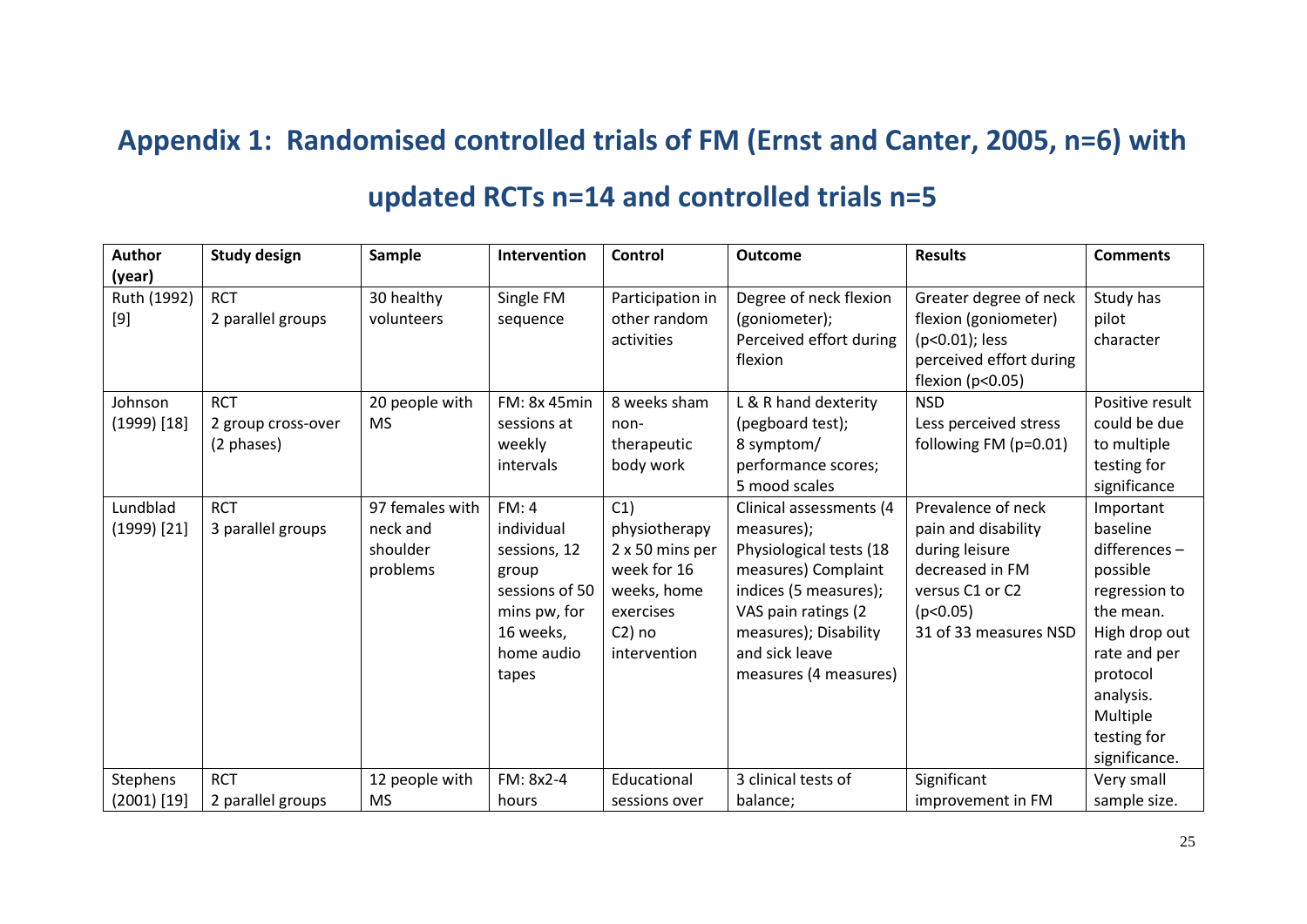| <b>Author</b>          | <b>Study design</b> | Sample          | Intervention   | <b>Control</b> | <b>Outcome</b>                 | <b>Results</b>         | <b>Comments</b> |
|------------------------|---------------------|-----------------|----------------|----------------|--------------------------------|------------------------|-----------------|
| (year)                 |                     |                 |                |                |                                |                        |                 |
|                        |                     |                 | sessions over  | 10 weeks       | 3 symptom scales               | compared to C for      | No baseline     |
|                        |                     |                 | 10 weeks       |                |                                | mCTSIB and Balance     | data or         |
|                        |                     |                 |                |                |                                | Confidence Scale;      | statistical     |
|                        |                     |                 |                |                |                                | other 4 outcomes NSD   | analysis        |
|                        |                     |                 |                |                |                                |                        | available.      |
| Smith                  | <b>RCT</b>          | 26 patients     | FM: One 30     | Attention      | Pain (McGill);                 | FM not C reduced       | Only acute      |
| $(2001)$ [22]          | 2 parallel groups   | with chronic    | minute         | control        | Anxiety (STAI)                 | affective dimension of | effects were    |
|                        |                     | low back pain   | session        |                |                                | pain pre-post (p=0.04) | measured.       |
|                        |                     |                 |                |                |                                | C not FM improved      | <b>Baseline</b> |
|                        |                     |                 |                |                |                                | sensory dimension of   | differences     |
|                        |                     |                 |                |                |                                | pain pre-post test     | between FM      |
|                        |                     |                 |                |                |                                | $(p=0.03)$             | and C in        |
|                        |                     |                 |                |                |                                | NSD for evaluative     | duration of     |
|                        |                     |                 |                |                |                                | dimension of pain or   | back pain may   |
|                        |                     |                 |                |                |                                | anxiety                | be important    |
| Grübel                 | <b>RCT</b>          | 66 patients     | FM: 5x50       | C: No adjunct  | Body image                     | Both groups improved   | Non-            |
| $(2003)$ [23]          | 2 parallel groups   | with cancer     | minutes        | therapy        | questionnaire;                 | in all outcome         | significant     |
|                        |                     |                 | sessions of    |                | Frankfurter body               | measures               | trend           |
|                        |                     |                 | functional     |                | concept scales;                |                        | favoured FM     |
|                        |                     |                 | integration in |                | quality of life;               |                        |                 |
|                        |                     |                 | addition to    |                | sense of movement              |                        |                 |
|                        |                     |                 | conventional   |                | and body awareness             |                        |                 |
|                        |                     |                 | therapies      |                |                                |                        |                 |
| <b>Additional RCTs</b> |                     |                 |                |                |                                |                        |                 |
| <b>Brown</b>           | <b>RCT</b>          | 21 (12 men & 9  | FM: 45 min     | C: Listened to | <b>EMG</b> activity of flexors | <b>NSD</b>             | There was an    |
| $(1991)$ [7]           | 2 parallel groups   | women)          | audio tape     | same 45 min    | and extensors (UL)             |                        | overall         |
|                        |                     | volunteers pain | 'activating    | audio tape     | Perception of effort           |                        | decrease in     |
|                        |                     | free            | the flexors'   | modified to    | during flexion                 |                        | mean flexor     |
|                        |                     |                 | lesson.        | include only   | movement                       |                        | activity with   |
|                        |                     |                 |                | instructions   |                                |                        | no change in    |
|                        |                     |                 |                | pertaining to  |                                |                        | mean            |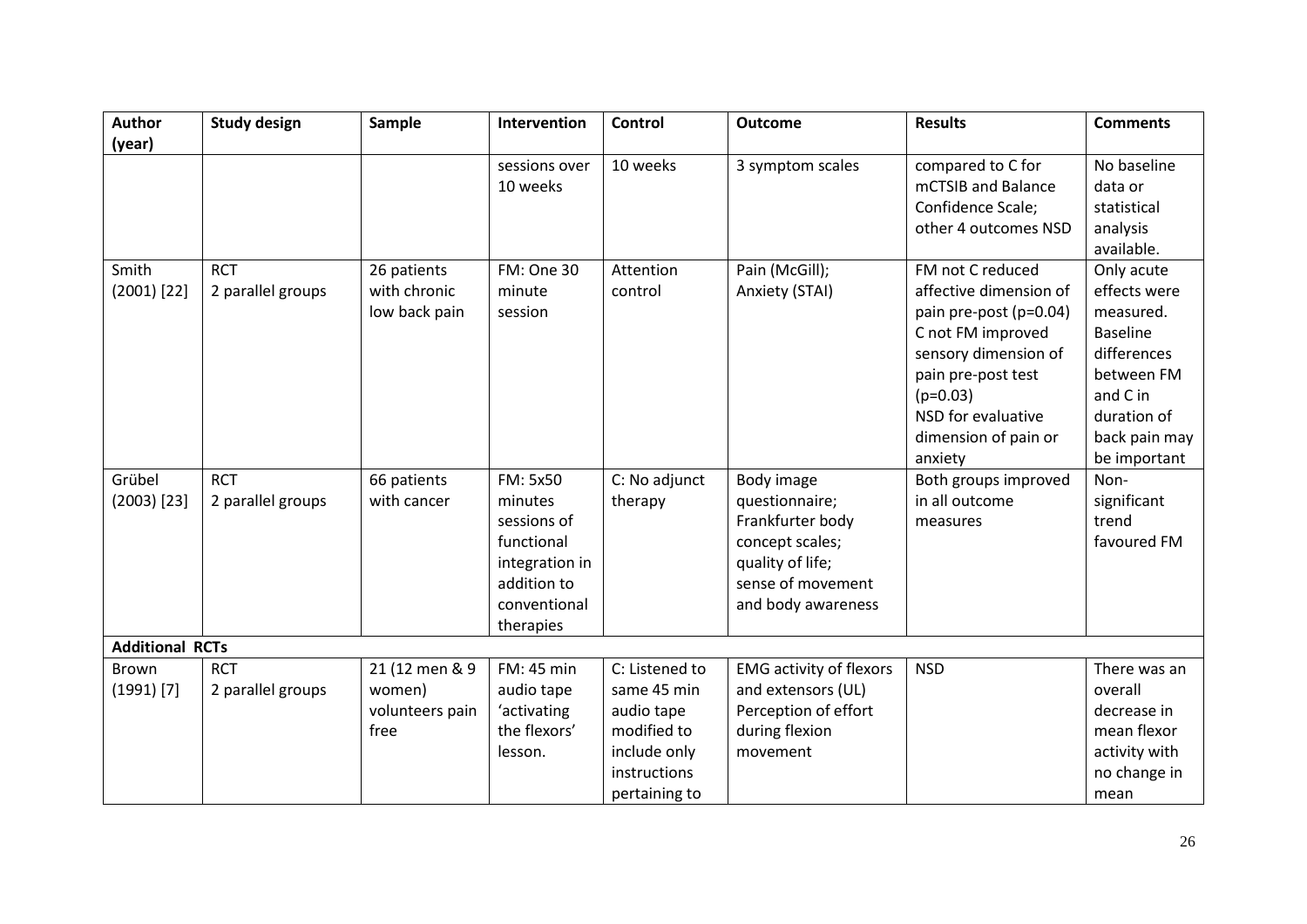| <b>Author</b> | <b>Study design</b> | Sample        | Intervention       | Control         | <b>Outcome</b>                      | <b>Results</b>                               | <b>Comments</b> |
|---------------|---------------------|---------------|--------------------|-----------------|-------------------------------------|----------------------------------------------|-----------------|
| (year)        |                     |               |                    |                 |                                     |                                              |                 |
|               |                     |               |                    | exercise        |                                     |                                              | extensor        |
|               |                     |               |                    | movements       |                                     |                                              | activity for    |
|               |                     |               |                    |                 |                                     |                                              | both groups.    |
| Chinn         | <b>RCT</b>          | 23 subjects   | FM: single         | C: single sham  | Functional reach task;              | <b>NSD</b>                                   | Small sample    |
| $(1994)$ [20] | 2 parallel groups   | with upper    | ATM lesson;        | treatment; 30   | perceived effort during             | Reduced perceived                            | size            |
|               |                     | back, neck or | 22 min audio       | mins gentle     | the task                            | effort in FM group                           |                 |
|               |                     | shoulder      | tape               | neck and        |                                     | (p<0.05)                                     |                 |
|               |                     | discomfort    |                    | shoulder        |                                     |                                              |                 |
|               |                     |               |                    | exercises       |                                     |                                              |                 |
| Laumer        | <b>RCT</b>          | 30 patients   | FM: 9 hour         | C: Did not      | <b>Body Cathexis Scale;</b>         | FM participants                              | Full article in |
| $(1997)$ [24] | 2 parallel groups   | with eating   | course             | participate in  | <b>Body Parts Satisfaction</b>      | showed increasing                            | German          |
|               |                     | disorder      |                    | <b>FM</b>       | Scale;                              | contentment with                             |                 |
|               |                     |               |                    |                 | Body perception -<br>Fragebogen zum | regard to problematic<br>zones of their body |                 |
|               |                     |               |                    |                 | Korpererleben;                      | and their own health                         |                 |
|               |                     |               |                    |                 | Emotion Inventory;                  | and acceptance and                           |                 |
|               |                     |               |                    |                 | Anorexia-Nervosa-                   | familiarity with their                       |                 |
|               |                     |               |                    |                 | Inventory for Self-                 | body.                                        |                 |
|               |                     |               |                    |                 | Rating;                             |                                              |                 |
|               |                     |               |                    |                 | Eating disorder                     |                                              |                 |
|               |                     |               |                    |                 | inventory-2                         |                                              |                 |
| James         | <b>RCT</b>          | 48 healthy    | FM:4               | Relaxation: 4 x | Hamstring length                    | <b>NSD</b>                                   | Insufficient    |
| $(1998)$ [10] | 3 parallel groups   | undergraduate | x45minute          | 45 min          | (modified AKE test)                 |                                              | exposure, low   |
|               |                     | students      | sessions over      | sessions over 2 |                                     |                                              | statistical     |
|               |                     |               | 2 weeks of 4       | weeks listened  |                                     |                                              | power.          |
|               |                     |               | different          | to relaxation   |                                     |                                              |                 |
|               |                     |               | <b>ATM lessons</b> | training        |                                     |                                              |                 |
|               |                     |               | recorded on        | audiocassette   |                                     |                                              |                 |
|               |                     |               | audiocassette      | C: no           |                                     |                                              |                 |
|               |                     |               |                    | supervised      |                                     |                                              |                 |
|               |                     |               |                    | lessons         |                                     |                                              |                 |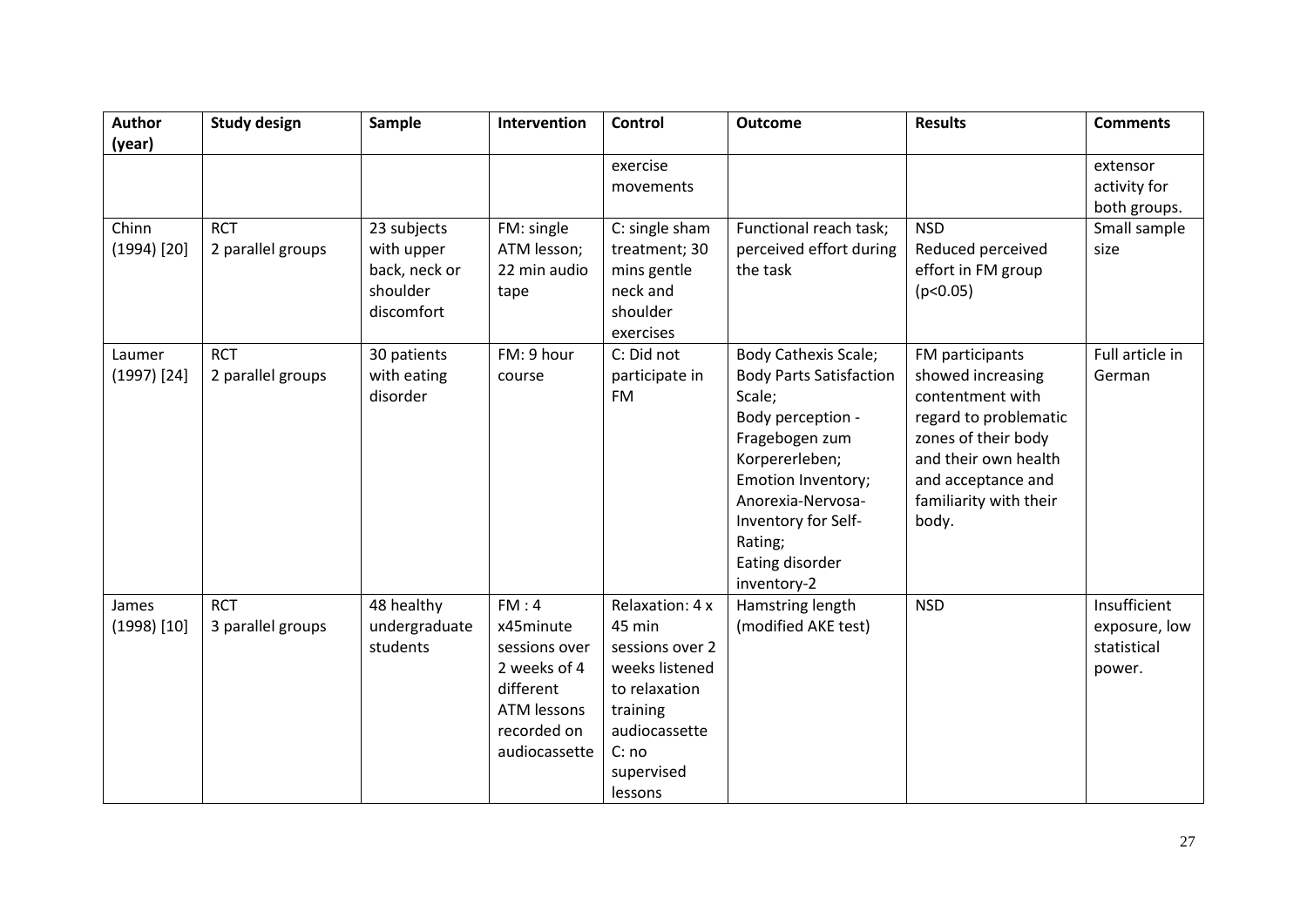| <b>Author</b>         | <b>Study design</b> | Sample                          | Intervention       | <b>Control</b>     | <b>Outcome</b>                                | <b>Results</b>          | <b>Comments</b>   |
|-----------------------|---------------------|---------------------------------|--------------------|--------------------|-----------------------------------------------|-------------------------|-------------------|
| (year)                |                     |                                 |                    |                    |                                               |                         |                   |
| Hopper                | Study 1: RCT        | Study 1: 75                     | Study 1: FM:       | Study 1: C:        | Modified AKE test                             | Study 1: NSD            | In both           |
| $(1999)$ [11]         | 2 parallel groups   | undergrad                       | Single ATM,        | listened to soft   | (hamstring length);                           |                         | studies there     |
|                       |                     | physio students                 | 45 min audio       | non-verbal         | Sit and Reach test;                           | Study 2: For perceived  | was a             |
|                       | Study 2: Subsample  | Study 2:39                      | cassette           | music              | Borg's 6-20 rating of                         | exertion significant    | significant       |
|                       | of Study 1          | participants                    | lesson (no         |                    | <b>Perceived Exertion</b>                     | main effect p=0.0003.   | difference in     |
|                       |                     | from Study 1                    | prior FM           | Study 2: same      | (during sit and reach                         | <b>NSD</b> others       | exertion levels   |
|                       |                     |                                 | experience)        | <b>ATM lessons</b> | test)                                         |                         | between           |
|                       |                     |                                 |                    | over 4 sessions    |                                               |                         | males and         |
|                       |                     |                                 | Study 2: 4         | in 2 weeks         |                                               |                         | females with      |
|                       |                     |                                 | different          | when subjects      |                                               |                         | males             |
|                       |                     |                                 | <b>ATM lessons</b> | had prior FM       |                                               |                         | exerting more     |
|                       |                     |                                 | over 2 week s      | experience         |                                               |                         | irrespective of   |
|                       | <b>RCT</b>          |                                 | FM: 4 x 45         | Relaxation: 4 x    |                                               | <b>NSD</b>              | group.            |
| Kolt (2000)<br>$[12]$ | 2 parallel groups   | 54 undergrad<br>physio students | min ATM            | 45 min             | Bipolar Form of the<br>Profile of Mood States | Composed-anxious        | No<br>differences |
|                       |                     | with no prior                   | lessons via        | relaxation         | (POMS-BI)                                     | scores of the POMS-BI   | between FM        |
|                       |                     | FM experience                   | audiocassette      | sessions via       |                                               | did vary significantly  | and relaxation    |
|                       |                     |                                 | over a 2 week      | audiocassette      |                                               | over time (p=0.001) for | groups.           |
|                       |                     |                                 | period             | over a 2 week      |                                               | all participants.       |                   |
|                       |                     |                                 |                    | period             |                                               | Females in FM and       |                   |
|                       |                     |                                 |                    | C: no specific     |                                               | relaxation groups       |                   |
|                       |                     |                                 |                    | tasks over 2       |                                               | reported significantly  |                   |
|                       |                     |                                 |                    | week period        |                                               | lower anxiety scores at |                   |
|                       |                     |                                 |                    |                    |                                               | completion compared     |                   |
|                       |                     |                                 |                    |                    |                                               | with control.           |                   |
| Lowe                  | Pseudo-             | 60 patients                     | FM: 2x30 min       | Relaxation:        | Body image                                    | <b>NSD</b>              | Overall           |
| $(2002)$ [25]         | Randomised-         | transferred to                  | individual         | $2x30$ min         | questionnaire (FKB-20,                        |                         | improvements      |
|                       | consecutive         | normal ward                     | sessions           | individual PMR     | German version);                              |                         | were seen in      |
|                       | allocation          | after acute                     |                    | C: no body-        | <b>Hospital Anxiety and</b>                   |                         | MLDL, GSES        |
|                       |                     | treatment for                   |                    | oriented           | <b>Depression Scale-</b>                      |                         | and FKB-20.       |
|                       |                     | MI                              |                    | interventions      | German version                                |                         |                   |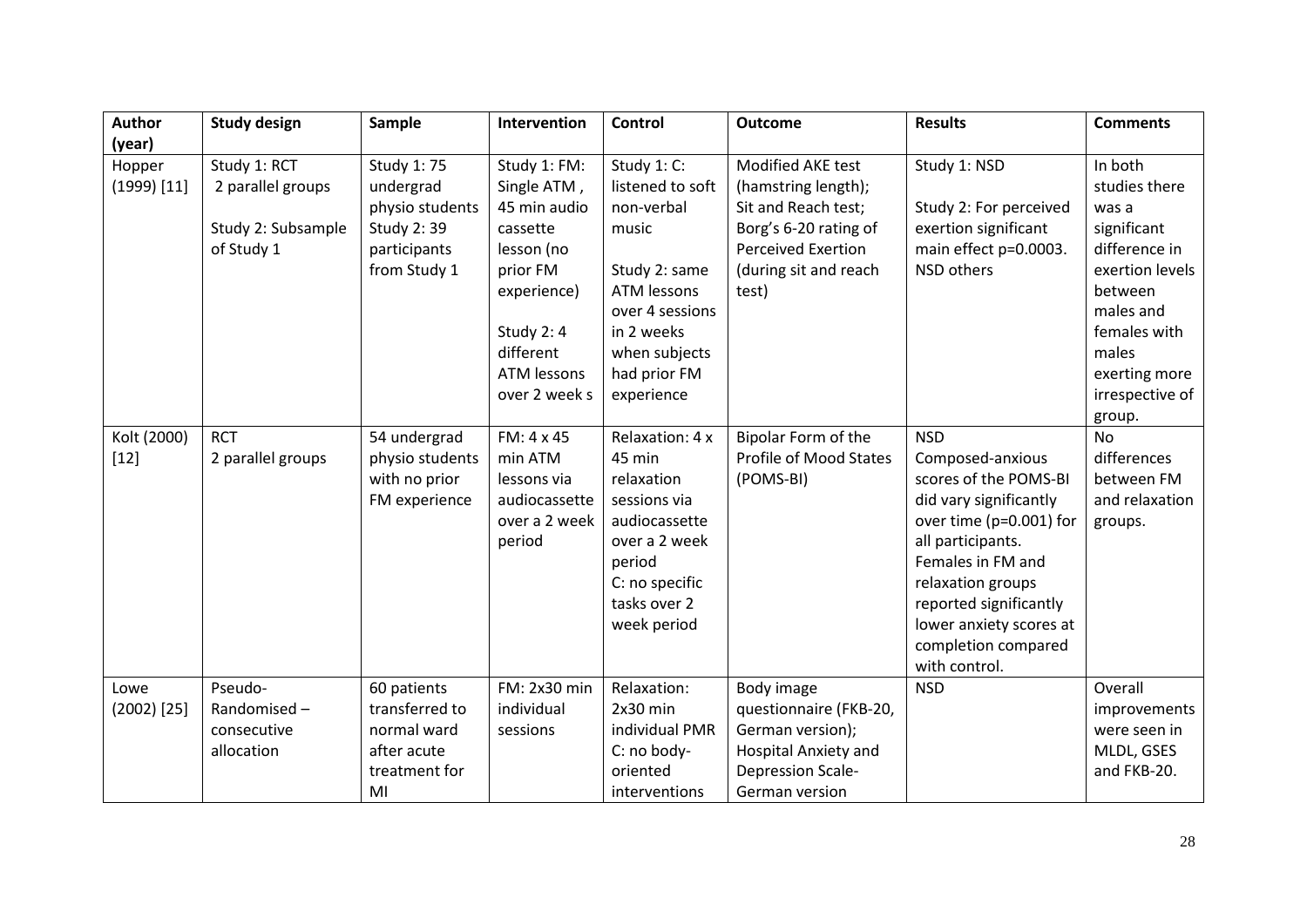| <b>Author</b>               | <b>Study design</b>                                            | Sample                                         | Intervention                                                                                                        | <b>Control</b>                        | <b>Outcome</b>                                                                                                                                                                                                              | <b>Results</b>                                                                                                                                                                                                                           | <b>Comments</b>                                                                                      |
|-----------------------------|----------------------------------------------------------------|------------------------------------------------|---------------------------------------------------------------------------------------------------------------------|---------------------------------------|-----------------------------------------------------------------------------------------------------------------------------------------------------------------------------------------------------------------------------|------------------------------------------------------------------------------------------------------------------------------------------------------------------------------------------------------------------------------------------|------------------------------------------------------------------------------------------------------|
| (year)                      |                                                                |                                                |                                                                                                                     |                                       |                                                                                                                                                                                                                             |                                                                                                                                                                                                                                          |                                                                                                      |
|                             |                                                                |                                                |                                                                                                                     |                                       | (HADS-D);<br>Munich Quality of Life<br><b>Dimensions List</b><br>(MLDL);<br>German version<br><b>Generalized Self</b><br>efficacy Scale (GSES)                                                                              |                                                                                                                                                                                                                                          |                                                                                                      |
| Stephens<br>$(2006)$ [13]   | <b>RCT</b><br>2 parallel groups                                | 38 graduate<br>students                        | FM: 5 x15min<br><b>ATM</b><br>sessions/wk<br>audiotape<br>over 3 week<br>period                                     | C: regular daily<br>activities        | AKE (hamstring muscle<br>length)                                                                                                                                                                                            | Significant increase in<br>hamstring muscle<br>length (p=.005) in ATM<br>group compared with<br>control.                                                                                                                                 | Participants<br>varied greatly<br>in the<br>duration and<br>number of<br>home sessions<br>completed. |
| Quintero<br>$(2009)$ [26]   | <b>RCT</b><br>2 group (cross over<br>design for control)       | 3-6 year old<br>children with<br>sleep bruxism | FM: 3hr<br>sessions x 10<br>during 10-<br>week period<br>based on<br><b>ATM</b>                                     | C: no details                         | Various measures of<br>joint function;<br>Nocturnal bruxism                                                                                                                                                                 | Statistically significant<br>increase of CVA angle<br>(p=0.0) for FM c.f. C.<br>After intervention 77%<br>parents in FM reported<br>no nocturnal bruxism<br>c.f. 15.38% for C.                                                           | At baseline<br>two groups<br>were<br>comparable.                                                     |
| Vrantsidis<br>$(2009)$ [15] | <b>RCT</b><br>2 groups - (cross<br>over design for<br>control) | 55 participants<br>aged $\geq$ 55years         | FM: Getting<br>grounded<br>gracefully<br>program<br>(based on<br>ATM) 2x40-<br>60min<br>sessions/wk<br>over 8 weeks | C: continue<br>with usual<br>activity | <b>Frenchay Activity</b><br>Index;<br>Human Activity Profile;<br><b>Assessment of Quality</b><br>of Life;<br><b>Modified Falls Efficacy</b><br>Scale;<br><b>Abbreviated Mental</b><br>Test Score;<br>Four-square step test; | Significant effects for<br>gait speed (p=0.028)<br>and Modified Falls<br><b>Efficacy Scale</b><br>(p=0.003) for FM<br>group; near significant<br>effect for timed up-<br>and-go test ( $p=0.056$ ).<br>Positive feedback from<br>survey. | No significant<br>baseline<br>differences<br>between<br>groups.<br>High class<br>attendance          |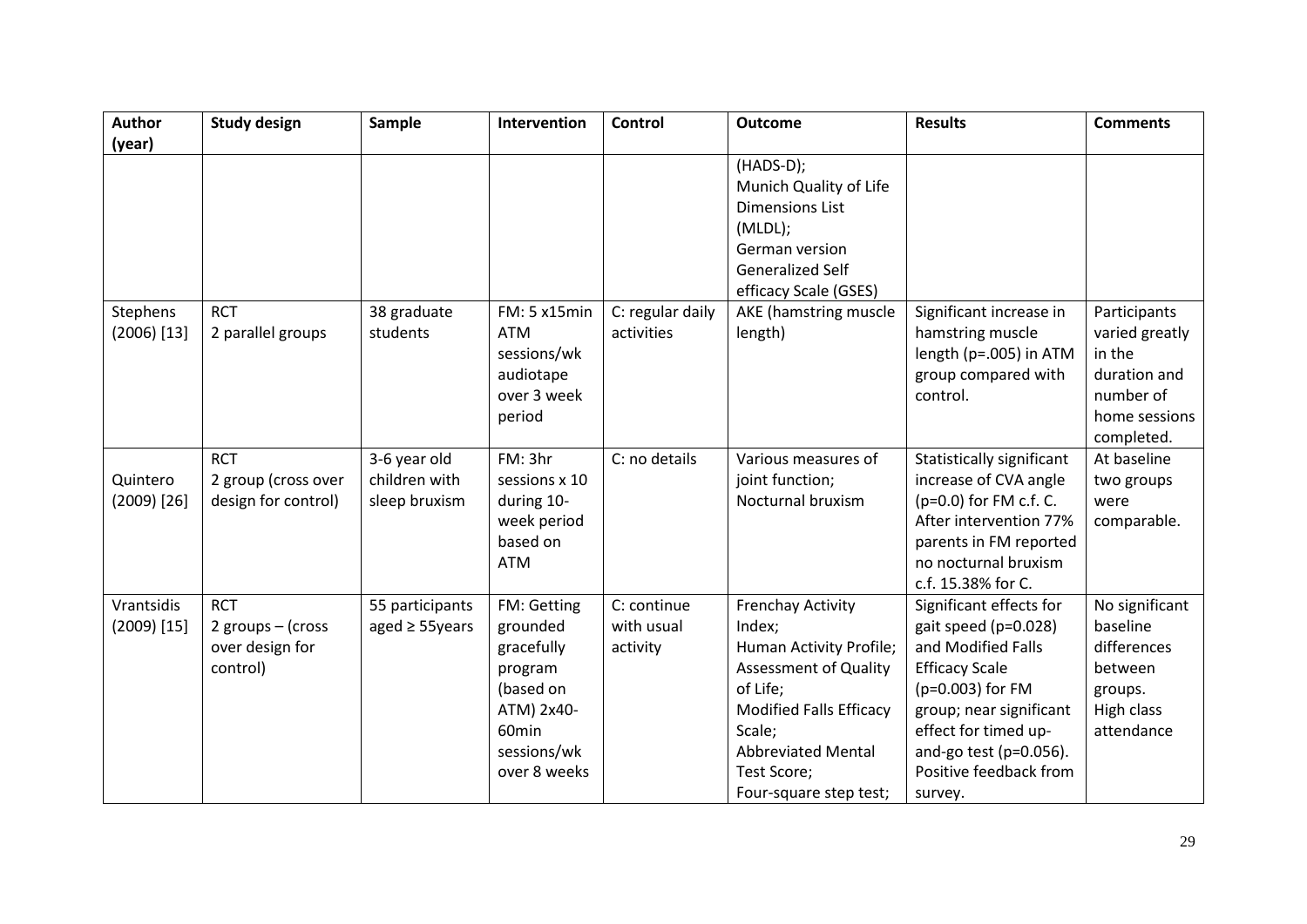| <b>Author</b> | <b>Study design</b> | Sample          | Intervention        | <b>Control</b>       | <b>Outcome</b>             | <b>Results</b>          | <b>Comments</b> |
|---------------|---------------------|-----------------|---------------------|----------------------|----------------------------|-------------------------|-----------------|
| (year)        |                     |                 |                     |                      |                            |                         |                 |
|               |                     |                 |                     |                      | Timed Up-and-Go Test;      |                         |                 |
|               |                     |                 |                     |                      | the Step Test;             |                         |                 |
|               |                     |                 |                     |                      | <b>Timed Sit-To-Stand</b>  |                         |                 |
|               |                     |                 |                     |                      | Test; Clinical Stride      |                         |                 |
|               |                     |                 |                     |                      | Analyzer;                  |                         |                 |
|               |                     |                 |                     |                      | Force-platform             |                         |                 |
|               |                     |                 |                     |                      | measures of gait,          |                         |                 |
|               |                     |                 |                     |                      | mobility and function;     |                         |                 |
|               |                     |                 |                     |                      | Satisfaction survey        |                         |                 |
| Ullman        | <b>RCT</b>          | 47 relatively   | FM: 1 hour          | C: waitlist          | Falls Efficacy Scale;      | Balance (p=0.030) and   | At baseline     |
| $(2010)$ [16] | 2 groups            | healthy         | <b>ATM</b> sessions |                      | <b>Activities Specific</b> | mobility (p=0.042)      | groups          |
|               |                     | independently   | 3x/week for 5       |                      | <b>Balance Confidence</b>  | increased for FM,       | comparable      |
|               |                     | living ≥65years | weeks               |                      | Scale;                     | whilst fear of falling  | except for      |
|               |                     | olds            | (provided by        |                      | Timed Up-and-Go and        | decreased (p=0.042).    | higher BMI in   |
|               |                     |                 | instructor)         |                      | TUG with added             |                         | intervention    |
|               |                     |                 |                     |                      | cognitive task;            |                         | group.          |
|               |                     |                 |                     |                      | <b>GAITRite Walkway</b>    |                         |                 |
|               |                     |                 |                     |                      | System;                    |                         |                 |
|               |                     |                 |                     |                      | tandem stance              |                         |                 |
| Hillier       | Pseudo-randomised   | 22 healthy      | FM: ATM             | C: Generic           | SF-36;                     | Significant time effect | Post hoc        |
| $(2010)$ [17] | control trial       | people post     | class,              | <b>Balance class</b> | <b>Patient Specific</b>    | for all measures except | individual      |
|               | 2 groups            | retirement      | 1hr/week for        | 1hr/week for 8       | <b>Functional Scale</b>    | for WOFEC.              | analysis        |
|               |                     |                 | 8 weeks             | weeks                | (PSFS); Timed Up-and-      | Significant             | comparisons     |
|               |                     |                 |                     |                      | Go test; Functional        | improvements for both   | made.           |
|               |                     |                 |                     |                      | Reach test (FRT);          | groups for SF-36, PSFS  |                 |
|               |                     |                 |                     |                      | Single Leg Stance Time     | and FRT.                |                 |
|               |                     |                 |                     |                      | (SLS);                     | SLS improved FM         |                 |
|               |                     |                 |                     |                      | Walk on Floor Eyes         | $(p=0.016)$ .           |                 |
|               |                     |                 |                     |                      | closed (WOFEC)             |                         |                 |
| <b>Bitter</b> | <b>RCT</b>          | 29 healthy      | FM1: ATM            | C: relaxation        | Purdue Pegboard Test;      | FM1 significant group   |                 |
| $(2011)$ [14] | 3 arm               | university      | lesson 1x           | lesson 1x 40         | Grip-lift test;            | by time intervention    |                 |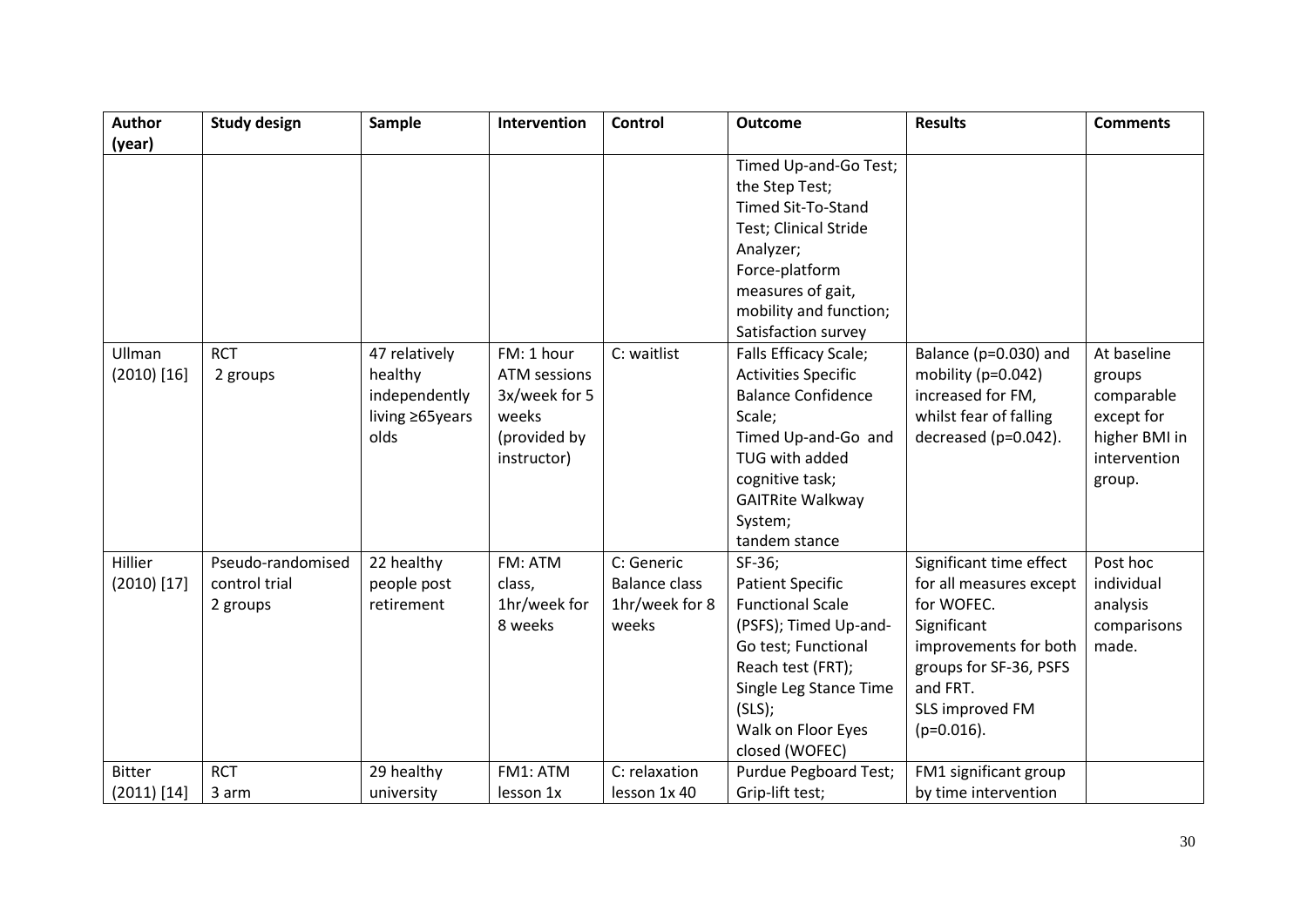| <b>Author</b>         | <b>Study design</b> | Sample            | Intervention                                                             | Control         | <b>Outcome</b>                | <b>Results</b>                                             | <b>Comments</b> |
|-----------------------|---------------------|-------------------|--------------------------------------------------------------------------|-----------------|-------------------------------|------------------------------------------------------------|-----------------|
| (year)                |                     |                   |                                                                          |                 |                               |                                                            |                 |
|                       |                     | students          | 40min,<br>dominant<br>hand;<br>FM2: same<br>but non-<br>dominant<br>hand | min             | subjective changes            | effect when compared<br>to control group for<br>dexterity. |                 |
| Nambi                 | <b>RCT</b>          | 60                | FM: ATM                                                                  | PI: Pilates     | Functional reach test;        | Both FM and PI                                             |                 |
| $(2014)$ [8]          | 3 arm               | institutionalised | classes 3x6                                                              | classes 3x6     | Timed Up and Go Test;         | improved all measures                                      |                 |
|                       |                     | ageing            | weeks                                                                    | weeks           | Dynamic gait index;           | (p<0.000); C; improved                                     |                 |
|                       |                     |                   |                                                                          | $C:$ sham       | RAND-36 for Quality of        | TUG and DGI only                                           |                 |
|                       |                     |                   |                                                                          | walking 3x6     | life                          |                                                            |                 |
|                       |                     |                   |                                                                          | weeks.          |                               |                                                            |                 |
| <b>Additional CTs</b> |                     |                   |                                                                          |                 |                               |                                                            |                 |
| Kirkby                | Non-randomised-     | 48 females with   | Coping skills                                                            | ATM: hr/week    | <b>Modified Menstrual</b>     | Compared with                                              | ATM was a       |
| $(1994)$ [30]         | 3 parallel groups   | serious           | training (CBT                                                            | for 6 weeks     | <b>Distress Questionnaire</b> | controls, the coping                                       | control         |
|                       |                     | premenstrual      | oriented)                                                                | C: Waitlist     | (MMDQ); anxiety               | skills group reported                                      | treatment.      |
|                       |                     | problems          | 1hr/week for                                                             | group           | (STAI); depression            | significant reductions                                     |                 |
|                       |                     |                   | 6 weeks                                                                  |                 | (BDI); irrationality          | in symptomology and                                        |                 |
|                       |                     |                   |                                                                          |                 | (General attitude and         | irrational thinking.                                       |                 |
|                       |                     |                   |                                                                          |                 | Belief Scale (GABS))          | NSD between wait-list                                      |                 |
|                       |                     |                   |                                                                          |                 |                               | and the control.                                           |                 |
| Seegert               | Non-randomised-     | 25 college        | Selected FM                                                              | Rested in       | Postural sway with            | Only FM showed                                             |                 |
| $(1999)$ [31]         | 2 parallel groups   | students not      | &                                                                        | supine posture  | eyes open (EO and             | statistically significant                                  |                 |
|                       |                     | suffering acute   | psychological                                                            |                 | eyes closed (EC);             | sway changes and                                           |                 |
|                       |                     | or chronic        | re-education                                                             |                 | Postural alignment,           | reported feeling more                                      |                 |
|                       |                     | injury/illness    | exercises                                                                |                 | Height measurement            | efficient.                                                 |                 |
| Malmgren-             | Quasi-experimental  | 78 patients       | FM: 15 group                                                             | TAU: treated    | Symptom Check-List-           | <b>NSD</b>                                                 | There were      |
| Olsson                | controlled          | with              | treatment                                                                | individually by | 90 including the global       |                                                            | large           |
| $(2001)$ [27]         | comparative         | nonspecific       | lessons (on                                                              | physiotherapist | severity index,               |                                                            | variations in   |
|                       | outcome study       | musculoskeletal   | ATM), 5                                                                  | - no set        | personality severity          |                                                            | the treatment   |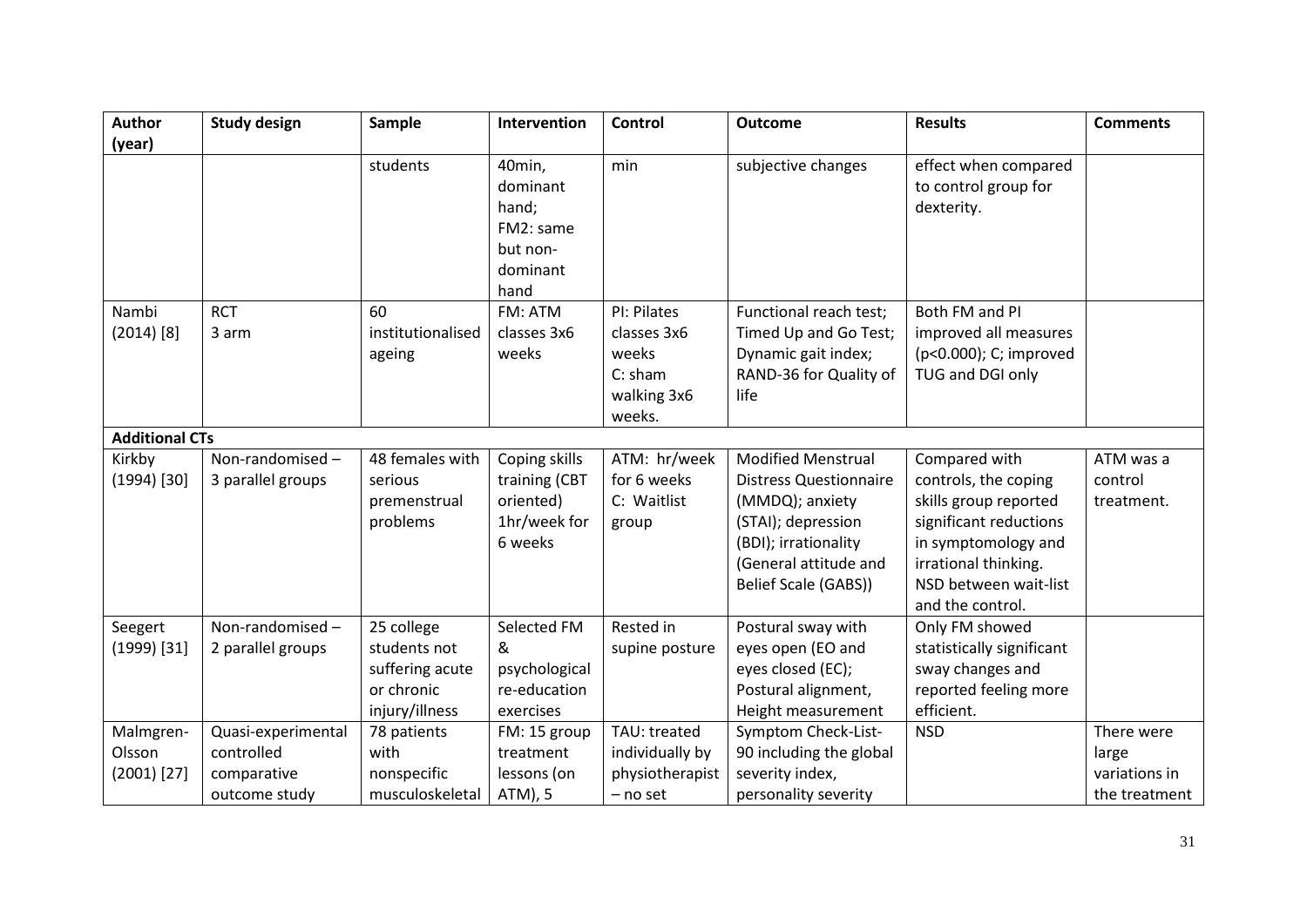| <b>Author</b> | <b>Study design</b> | Sample          | Intervention  | <b>Control</b>  | <b>Outcome</b>                | <b>Results</b>            | <b>Comments</b> |
|---------------|---------------------|-----------------|---------------|-----------------|-------------------------------|---------------------------|-----------------|
| (year)        |                     |                 |               |                 |                               |                           |                 |
|               |                     | disorders       | individual    | treatment, #    | index, State Symptom          |                           | received,       |
|               |                     |                 | sessions on   | sessions, or    | Index, Swedish version        |                           | number of       |
|               |                     |                 | functional    | duration        | West Haven Yale               |                           | sessions and    |
|               |                     |                 | integration.  |                 | <b>Multidimensional Pain</b>  |                           | duration or     |
|               |                     |                 | Also received | BAT: 17 group   | Inventory including           |                           | the TAU         |
|               |                     |                 | 2x audiotapes | sessions        | Pain Severity Scale,          |                           | group. Some     |
|               |                     |                 | and written   | (90min ea       | Pain Interference             |                           | had not         |
|               |                     |                 | exercise      | x2/wk then 1x/  | scale, life control,          |                           | finished        |
|               |                     |                 | sheet         | wk over 3-4     | <b>Affective Distress</b>     |                           | treatment at    |
|               |                     |                 |               | months) and 3   | scale, Support scale,         |                           | the time of     |
|               |                     |                 |               | individual      | <b>Structural Analysis of</b> |                           | follow up.      |
|               |                     |                 |               | sessions        | Social Behaviour              |                           |                 |
| Malmgren-     | Quasi-experimental  | 78 patients     | <b>FM: 20</b> | TAU: treated    | Swedish version of SF-        | NSD: all groups           |                 |
| Olsson        | controlled          | with            | sessions      | individually by | 36; Swedish version of        | improved.                 |                 |
| $(2002)$ [28] | comparative         | nonspecific     | (both group   | physiotherapist | Arthritis Self-Efficacy       | Larger effect size on all |                 |
|               | outcome study       | musculoskeletal | and           | $-$ no set      | Scale; Sense of               | SF-36 variables for BAT   |                 |
|               |                     | disorders       | individual),  | treatment, #    | Coherence.                    | and FM group              |                 |
|               |                     |                 | individual    | sessions, or    |                               | compared to TAU.          |                 |
|               |                     |                 | sessions      | duration        |                               |                           |                 |
|               |                     |                 | focused on    | <b>BAT: 20</b>  |                               |                           |                 |
|               |                     |                 | functional    | sessions        |                               |                           |                 |
|               |                     |                 | integration.  |                 |                               |                           |                 |
| Malmgren-     | Quasi-experimental  | 78 patients     | <b>FM: 20</b> | TAU: treated    | Pain drawing; Swedish         | When the 3 cluster        | Psychological   |
| Olsson        | controlled          | with            | sessions      | individually by | version West Haven            | groups were analysed      | cluster group,  |
| $(2003)$ [29] | comparative         | nonspecific     | (group and    | physiotherapist | Yale Multidimensional         | for their participation   | pain effective  |
|               | outcome study       | musculoskeletal | individual    | - no set        | Pain Inventory;               | in the 3 treatment        | cluster group   |
|               |                     | disorders       | sessions) -   | treatment, #    | Arthritis Self-Efficacy       | approaches significant    | $-$ both        |
|               |                     |                 | individual    | sessions, or    | Scale; Balance                | differences were found    | positive        |
|               |                     |                 | sessions      | duration        | performance;                  | p<0.039. The              | treatment       |
|               |                     |                 | focused on    |                 | Symptom Check-List-           | psychological effect      | groups.         |
|               |                     |                 | functional    | <b>BAT: 20</b>  | 90; structural analysis       | was represented more      | Non-effect      |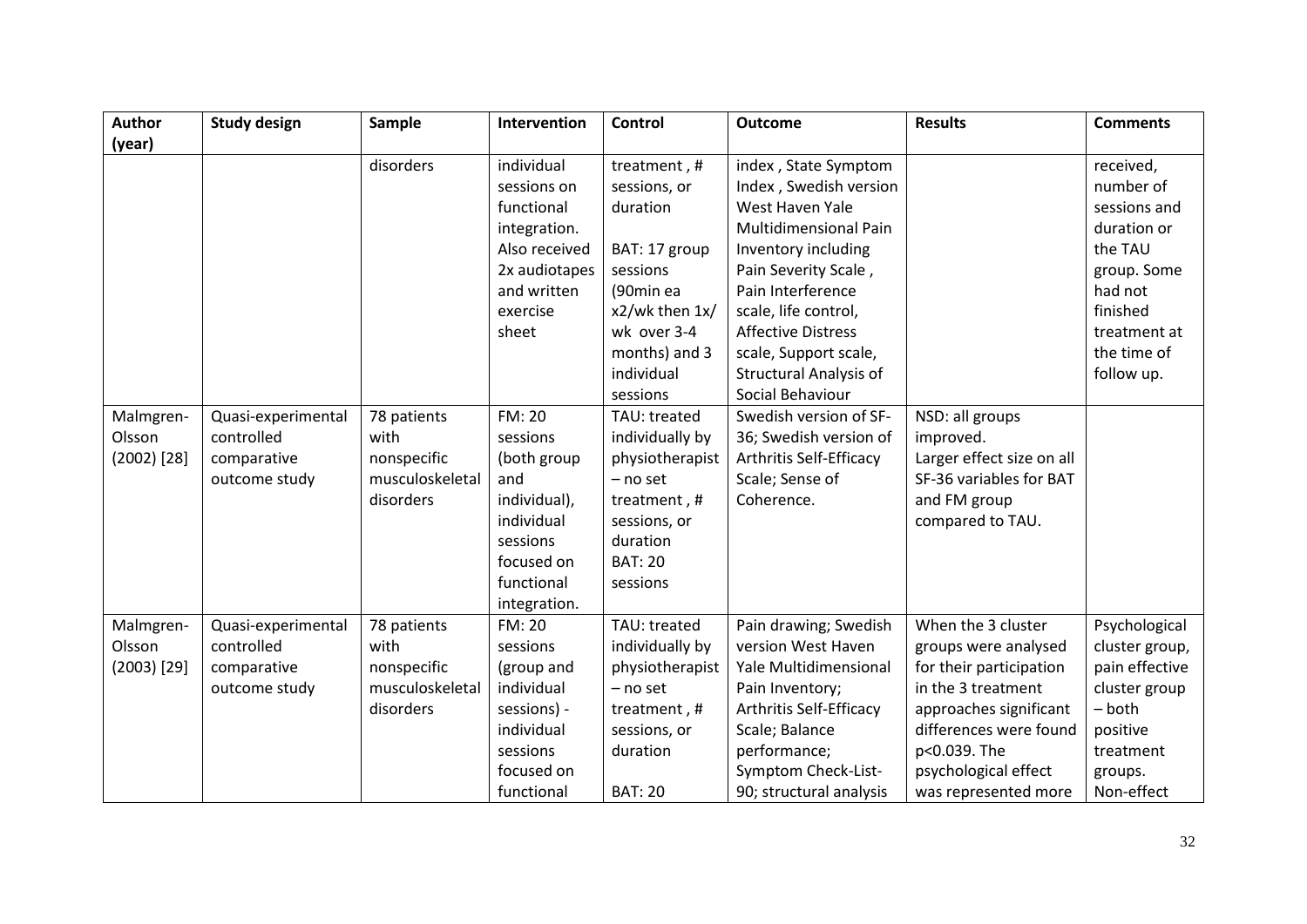| Author                   | <b>Study design</b> | Sample                                                                           | Intervention                                                                                                        | Control                                             | <b>Outcome</b>                                                                                                                        | <b>Results</b>                                                                                                                                                                                                                | <b>Comments</b>                                                                                                                                 |
|--------------------------|---------------------|----------------------------------------------------------------------------------|---------------------------------------------------------------------------------------------------------------------|-----------------------------------------------------|---------------------------------------------------------------------------------------------------------------------------------------|-------------------------------------------------------------------------------------------------------------------------------------------------------------------------------------------------------------------------------|-------------------------------------------------------------------------------------------------------------------------------------------------|
| (year)                   |                     |                                                                                  |                                                                                                                     |                                                     |                                                                                                                                       |                                                                                                                                                                                                                               |                                                                                                                                                 |
|                          |                     |                                                                                  | integration.                                                                                                        | sessions                                            | of social behaviour;<br>Swedish version of SF-<br>36; Sense of<br>Coherence.                                                          | often in BAT, the pain<br>effect in FK and the<br>non-effect group in<br>TAU.                                                                                                                                                 | cluster group<br>- negative<br>effectives<br>treatment                                                                                          |
| Kerr (2002)<br>$[32]$    | Non randomised      | 45 volunteers<br>(group based<br>on no versus<br>prior<br>experience with<br>FM) | 10 ATM<br>lessons<br>conducted<br>face to face                                                                      | A single ATM<br>lesson<br>conducted face<br>to face | <b>State Trait Anxiety</b><br>Inventory                                                                                               | Anxiety levels were<br>significantly lower for<br>single lesson & 10<br>lessons . NSD between<br>new & returning<br>students for 1 lesson,<br>but significant<br>difference for new<br>students in 10 week<br>group (p<0.05). | High dropout<br>rate of new<br>students                                                                                                         |
| Connors<br>$(2011)$ [33] | Non randomised      | 63 community<br>dwelling older<br>adults                                         | FM: balance<br>classes:<br>Getting<br>grounded<br>gracefully<br>program<br>1hour session<br>$2x/wk$ for 10<br>weeks | C: no<br>intervention                               | Activities specific<br>balance confidence<br>questionnaire (ABC);<br>four square step test<br>(FSST);<br>self-selected gait<br>speed. | Significant<br>improvements in FM<br>ABC score (p=0.005);<br>gait speed ( $p=0.0.17$ );<br>FSST (p=0.022)<br>compared to C.                                                                                                   | At baseline C<br>group had<br>non-<br>significant<br>trend towards<br>more mobile<br>c.f. FM group,<br>& significantly<br>higher ABC<br>scores. |

Abbreviations: RCT – randomised controlled trial; FM – Feldenkrais method; MS – multiple sclerosis; L – left; R – right; C – control; pw – per week; VAS – visual analogue scale; mCTSIB – modified Clinical Test of Sensory Integration and Balance; NSD – no significant difference; STAI – State/Trait Anxiety Index; EMG – electromyography; UL – upper limb; ATM – awareness through movement (lesson); min – minutes; AKE – active knee extension test; MI – myocardial infarct; PMR – progressive muscle relaxation; c.f. – compared with; SF-36 – short form 36; CT – controlled trial; CBT – cognitive behaviour therapy; BDI – Becks depression inventory; TAU – treatment as usual; BAT – body awareness therapy.